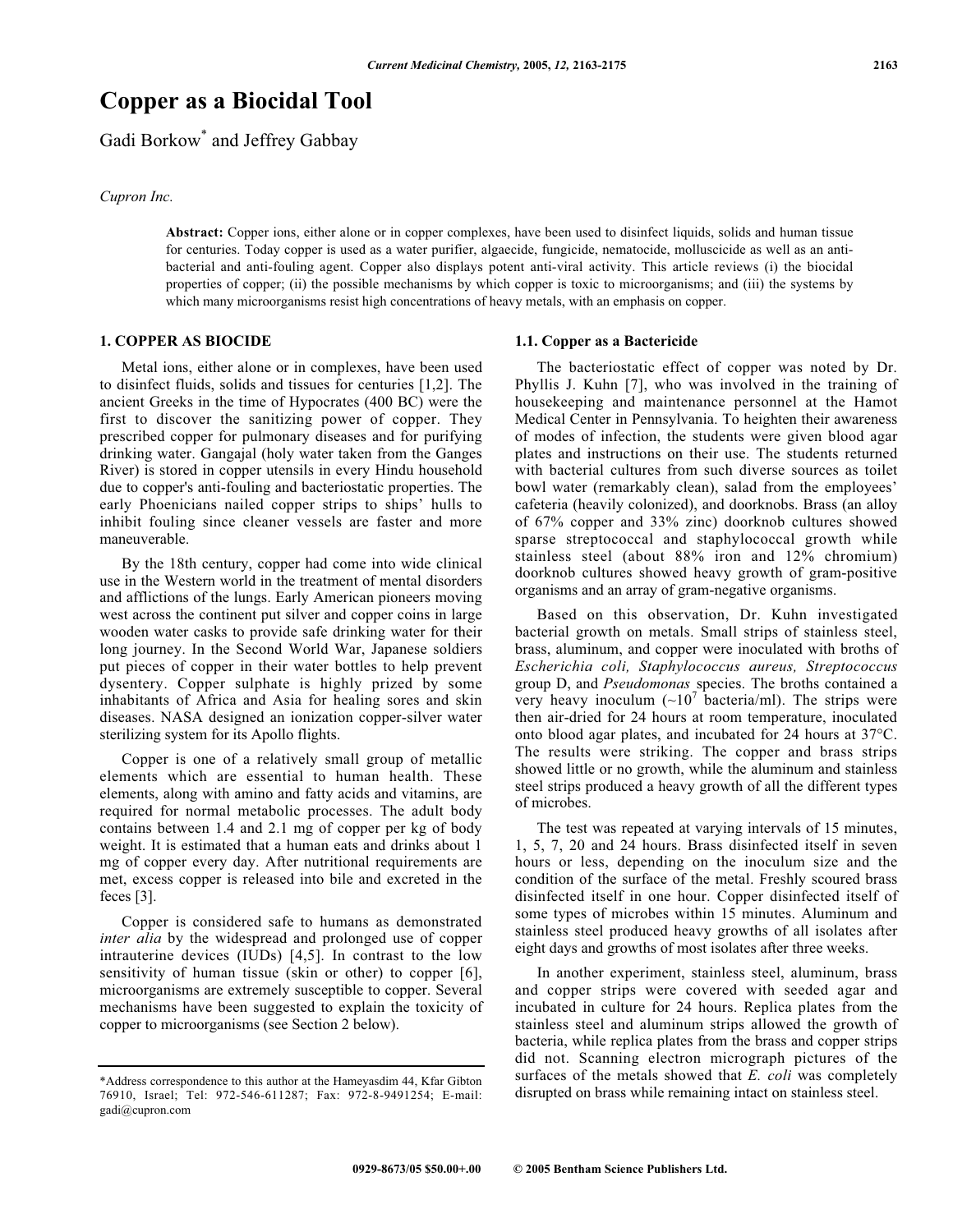More recently, the ability of various electroplated coatings (cobalt, zinc, copper, and cobalt-containing alloys of nickel, zinc, chromium, etc.) to inhibit the growth of pathogenic bacteria was examined [8]. Among the organisms used were gram-positive bacteria (Enterococcus faecalis and methicillin-resistant S. aureus) and gram-negative bacteria  $(E. \; coli, Pseudomonas \; aeruginosa$  and  $K le b si el la$ *pneumoniae*). The amounts of  $H_2O_2$  produced and metal ions dissolved from the surfaces of the various electroplated coatings were measured, and it was found that the inhibitory ability of the coatings correlated with the amount of  $H_2O_2$ produced. The bacterial survival rates on the surfaces of the coatings were almost zero when  $H_2O_2$  was produced in amounts greater than  $10^{-6}$  mmol/cm<sup>2</sup>. It was also noted that the concentration of metal ions dissolved from coatings were outside of the bacterial lethal range. In another study, it was shown that although  $H_2O_2$  is toxic to bacteria in metal iondepleted media, the lethal  $H_2O_2$  dose level was sharply reduced if copper salts and reductants were added [9]. Similarly, it was found that the antibacterial potency of several compounds is significantly higher when they are complexed with copper [10,11]. Likewise, copper phosphate cement used as a restorative material for treatment of caries demonstrated the greatest *in vitro* and *in vivo* antibacterial activity, among several restorative materials tested [12,13]. Addition of activated copper significantly improved the antibacterial properties of calcium hydroxide used to kill bacteria in dentinal tubules [14].

The bacteriostatic effectiveness of copper used in paints to render surfaces self-disinfecting has also been demonstrated [15]. Nearly all of the copper paints tried were found to reduce the number of tested organisms (S. *aureus*, E. coli, P. aeruginosa, and E. faecalis) to negligible levels within 24 hours of exposure. This led to the use of copper in paints to reduce fouling and microbial biofilm formation in ships [16]. Fouling, the growth of barnacles, seaweed, tubeworms, and other organisms on boat bottoms, produces surface roughness that increases turbulent flow, acoustic noise, drag, and fuel consumption. An average increase of 10 m in hull roughness can result in a 1% increase in fuel consumption!

Recently, the use of copper as a bacterial inhibitor in various stages of food processing has been demonstrated. It was shown that metallic copper surfaces inhibited the growth of two of the more prevalent bacterial pathogens that cause foodborne diseases, Salmonella enterica and Campylobacter jejuni [17]. Similarly, the addition of copper to drinking glasses has been shown to reduce biofilm formation of Streptococcus sanguis, reducing the risk of oral infections [18].

A platform technology has recently been developed, which binds copper to textile fibres from which woven and non-woven fabrics can be produced [19]. The ability to introduce copper into textile fabrics may have significant ramifications. Copper containing textiles may possibly be used to reduce healthcare-associated (nosocomial) infections in hospitals. Nosocomial infections rank fourth among causes of death in the United States, behind heart disease, cancer and stroke [20]. Nosocomial infections can be of bacterial, viral, fungal, or even parasitic origin. These infections are largely device-associated or surgically-related

[21]. The main sources for contamination are the patient's skin flora, the flora on the hands of medical and nursing staff, and contaminated infusion fluids.

It has been demonstrated that sheets in direct contact with a patient's skin and a patient's bacterial flora are an important source of infection [22,23]. Moreover, sheets were significantly more contaminated by patients carrying infection than by non-infected patients [22]. Therefore, use of self-sterilizing fabrics in pajamas, sheets, pillow covers, and robes in a hospital setting may reduce the spread of microorganisms in hospital wards, which could result in a reduction of nosocomial infections.

An additional potential use of copper-impregnated fabrics is related to foot ulcerations, a common complication of type 1 and 2 diabetes, which afflicts approximately 130 million individuals around the world [24]. In many cases, these ulcerations can become highly infected due to cuts/bruises that do not heal, or heal very slowly. Infections that do not heal have been known to cause the tissue to die (gangrene). In severe cases, toes and legs may have to be amputated in order to save remaining healthy body parts. Use of socks containing copper-impregnated fibres by diabetics may significantly reduce the risk of foot infection by rendering the area aseptic. A preliminary clinical trial already indicates that such is the case (Dr. Richard Zatcoff, Upstate Podiatry, 110A Hospital Drive, Simpsonville, SC, USA, unpublished data).

## 1.2. Copper as a Water Purifier

Recognition of the bacteriostatic properties of copper has led to testing its capacity as a water purifier. Copper was found to be one of the most toxic metals to heterotrophic bacteria in aquatic environments. Albright and Wilson [25] found that sensitivity to heavy metals of microflora in water was (in order of decreasing sensitivity): Ag, Cu, Ni, Ba, Cr, Hg, Zn, Na, Cd. Sagripanti et al. [26] found that cupric chloride inactivated 9 of the 13 bacteria strains that they tested by more than 5 logs within 30 minutes. The other four strains were inactivated to a lesser extent.

In another study  $[27]$ , water with a suspension of E. coli was introduced into 50 foot coils of different plumbing materials and changes in bacteria viability were periodically determined. While in different types of plumbing material, including glass, the level of bacteria remained the same or even increased, in the copper loop only 1% of the E. coli bacteria remained viable after five hours.

Similarly, it was found that water distribution systems made of copper have a greater potential for suppressing growth and for decreasing persistance of Legionella pneumophila cells in potable water than distribution systems constructed of plastic materials or galvanized steel [27]. The use of a continuous culture model system for the growth of L. pneumophila on copper and other plumbing materials was also examined. It was found that bacteria levels were reduced on copper surfaces compared with a glass control and other plumbing materials at the various temperatures tested and in the three different waters used [28].

A controlled evaluation was also made of the efficacy of copper-silver ionization in eradicating L. pneumophila from a hospital water supply. Copper-silver ionization units were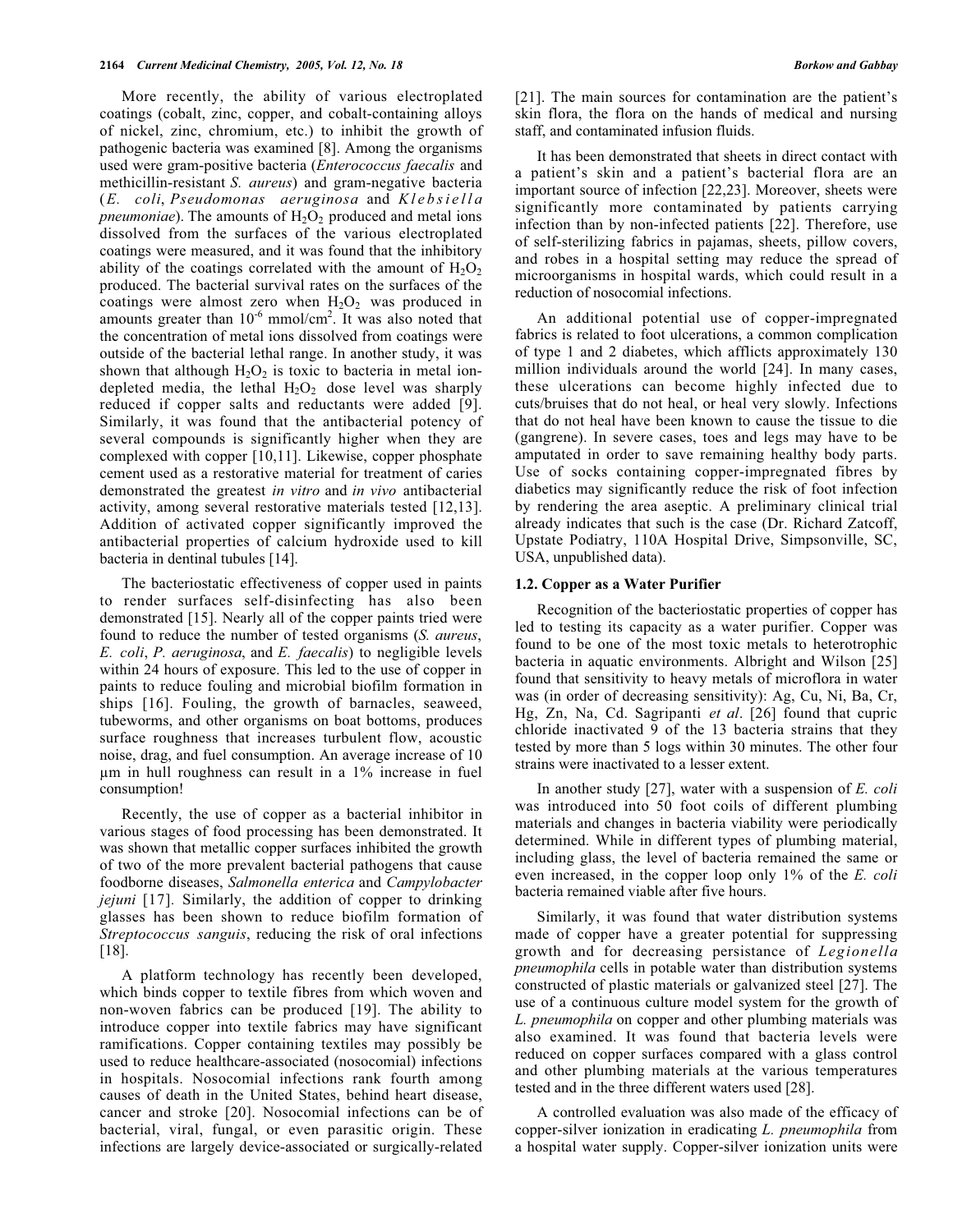installed on the hot water recirculation line of a building positive for Legionella. Another building with the same water supply served as a control. *Legionella* species persisted within the system when copper and silver concentrations were  $\leq 0.3$  and  $\leq 0.03$  ppm, respectively. When copper and silver concentrations were  $> 0.4$  and  $>$ 0.04 ppm, respectively, there was a significant decrease in Legionella colonization, but the percentage of water fixtures testing positive for organisms remained unchanged in the control building. When the ionization unit was inactivated, water fixtures continued to be free of Legionella for two additional months [29]. Similar results were obtained in other studies [30-33]. According to a report published in 1998, more than 30 hospitals in the USA are now using copper-silver ionization to control Legionella in their water distribution systems [34].

The efficacy of a 1:10 silver/copper combination for in vitro inactivation of Hartmannella vermiformis amoebas and the ciliated protozoan Tetrahymena pyriformis was also studied [35]. Tetrahymena and Hartmannella were inactivated by 2 log steps using a combination of  $100 + 1000$  $\mu$ g/L Ag + Cu. The investigation clearly showed that levels within the limit of German drinking water regulations  $(10 +$ 100  $\mu$ g/L Ag + Cu) could not inactivate these protozoa in vitro. It was further demonstrated that in the case of Naegleria fowleria, the organism responsible for primary amoebic meningoencephalitis, a combination of silver and copper ions (80 and 800 ug/L, respectively) was ineffective in inactivating the amoebae. However, addition of 1.0 mg/L free chlorine produced a synergistic effect, with superior inactivation relative to either chlorine or silver-copper used alone. A similar synergy was reported for Staphylococcus sp. and P. aeruginosa [36].

# 1.3. Copper as an Algicide, Fungicide, Molluscicide and Acaricide

Copper compounds are most extensively employed in agriculture. The first recorded use of copper in agriculture was in 1761, when it was discovered that seed grains soaked in a weak solution of copper sulphate inhibited seed-borne fungi. Within a few decades, the practice of treating seed grains with copper sulphate had become so general and effective that today infections of seeds with fungi are rare and are no longer of any economic importance.

The greatest breakthrough for copper salts as fungicides undoubtedly came in the 1880's with the development of a lime-copper formulation by the French scientist Millardet. He showed that spraying grapes and vines with a mixture of copper sulphate, lime and water renders them remarkably free of downy mildew. By 1885, his vintner's spray formulation was the fungicide of choice in the U.S. and was given the name of "Bordeaux mixture." Within a year or two of the discovery of Bordeaux mixture, Burgundy mixture, which derives its name from the district of France in which it was first used, appeared on the scene. Burgundy mixture is prepared from copper sulphate and sodium carbonate and is analogous to Bordeaux mixture.

Trials with Bordeaux and Burgundy mixtures against various fungus diseases of plants soon established that many plant diseases could be prevented with small amounts of copper applied at the right time and in the correct manner.

From then onwards copper fungicides have become indispensable and many thousands of tons are used annually all over the world to prevent plant diseases.

The discovery that many algae are highly susceptible to copper sulphate led to its use by water engineers to prevent the growth of algae in potable water reservoirs. Copper sulphate is also employed to control green slime and similar algal scums in farm ponds, rice fields, irrigation and drainage canals, rivers, lakes and swimming pools. However, copper sulphate may be very toxic to fish. In addition, the sulphate ions tend to combine with hydrogen in an aqueous solution to form sulphuric acid, which is highly corrosive.

The environmental hazards resulting from copper buildup in sediments, and the need for high dosages, have led to the production of compounds that provide the copper in a chelated form [37-39]. Chelated copper is non-reactive with other chemical constituents in the water.

However, the use of copper sulphate for algae control is still very common [40], primarily because of its low cost and ease of application. Copper sulphate is also widely used to inhibit timber and fabric decay by rendering them unpalatable to insects and protecting them from fungus attack. Copper sulphate has been in use since 1838 for preserving timber and is currently the base for many proprietary wood preservatives. Copper is also used as the active ingredient in products that prevent roof moss formation [41].

Similarly to copper sulphate, copper-8-quinolinolate and some of its derivates have been shown to have fungicidal activity against Aspergillus spp. at concentrations above 0.4  $\mu$ g/ml [42-45]. Since infection with this fungus is a major problem among immunocompromised patients, such as AIDS patients, this agent has been used to reduce environmental contamination of fungi in hospitals [46].

Use of copper by the wider population may also be beneficial for more benign conditions. About 15-20% of the population suffers from tinea pedis [47,48]. While there are many clinical presentations of tinea pedis, the most common is between the toes and on the soles, heels and sides of the foot. Although this fungal infection is not usually dangerous, it can cause discomfort, may be resistant to treatment, and may spread to other parts of the body or other people. Affected feet can also become secondarily infected by bacteria. Recently, it has been found that copperimpregnated socks may be useful in preventing and treating tinea pedis (Ref. [19] and Dr. Richard Zatcoff, unpublished results).

Another possible use of copper in fabrics is related to allergies and asthma. It is estimated that 15% of the general population suffer from one or more allergic disorders of which allergic rhinitis is the most common [49]. Allergic rhinitis affects an estimated 20 to 40 million people in the US alone. Similarly, nearly 15 million Americans have asthma, including almost 5 million children. Approximately 5,500 persons die each year from asthma [50]. Dust mites are considered to be an important source of allergen for perennial rhinitis and asthmatic attacks [51], and copper impregnated fabrics have been shown to destroy them [19]. Thus, elimination of house dust mites in mattresses, quilts,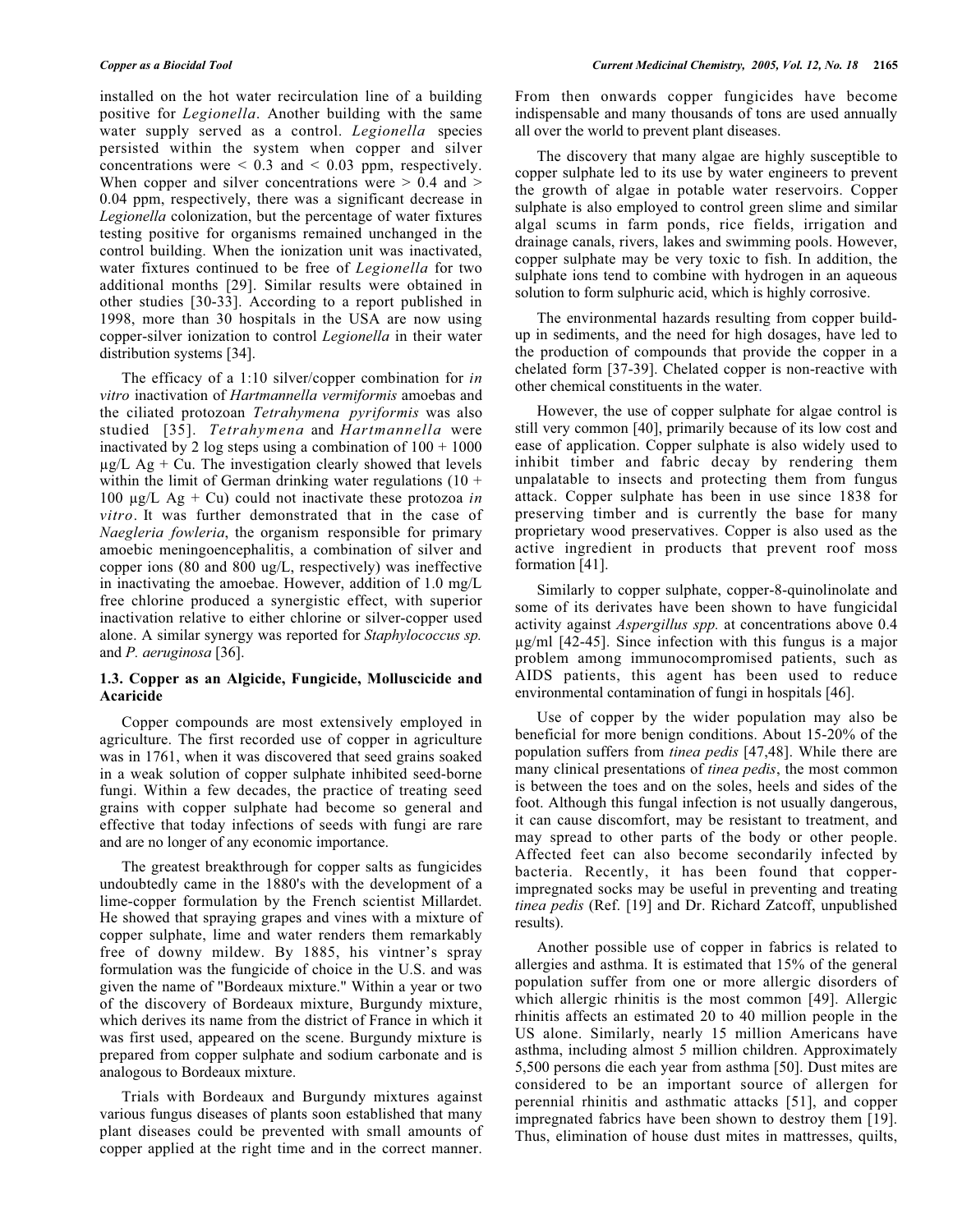carpets and pillows would be an important step in improving the quality of life of those suffering from dust-mite related allergies [19].

Copper sulphate has been found to be a potent molluscicide [52]. Control of snails may be an important strategy in fighting some human diseases, such as bilharziasis. This disease is caused by a trematode parasite, Schistosoma mansoni, which uses snails and humans as hosts. The International Copper Research Association screened 23 copper compounds, in addition to copper sulphate, for their effectiveness in killing snails in water of low- and high-alkalinity, with and without high levels of suspended solids. One compound, cupric chloride-bis-ndodecylamine, was considerably superior to copper sulphate under all test conditions. A bivalent, organic complexed, copper nitrate was marginally superior to copper sulphate [52].

## 1.4. Copper Antiviral Activity

In 1964, Yamamoto and colleagues [53] reported the inactivation of bacteriophages by copper. In 1971, Jordan and Nassar [54] showed that copper inactivated infectious bronchitis virus. In 1974, Totsuka and Ohtaki [55] showed that the effect of copper sulphate on poliovirus RNA is proportional to its concentration, and that most amino acids except cysteine had a protective effect against copper as did  $Fe<sup>2+</sup>$  and  $Al<sup>3+</sup>$ . In 1974, Coleman and colleagues [56] reported that herpes simplex virus (HSV) type I was sensitive to silver. In 1992, Sagripanti and colleagues [57,58] found that cupric and ferric ions were by themselves able to inactivate five enveloped or nonenveloped, single- or double-stranded DNA or RNA viruses (phi X174, T7, phi 6, Junin, and HSV). The metals were even more effective than glutaraldehyde in inactivating the viruses. The metal virucidal effect was enhanced by the addition of peroxide, particularly for  $Cu^{2+}$ . In every case, the viruses were more resistant to iron-peroxidase than copper-peroxidase on a metal concentration basis. The inactivation of HSV by copper was enhanced by reducing agents.

The protective effects of metal chelating agents and catalase, the lack of effect of superoxide dismutase, and the partial protection conferred by free-radical scavengers suggest that the mechanism of copper-mediated HSV inactivation is similar to that reported for copper-mediated DNA damage [59].

Sagripanti and Lightfoote [60] reported that Human Immunodeficiency Virus Type 1 (HIV-1) was inactivated by either cupric or ferric ions when the virus was free in solution and also three hours after cell infection. Fifty percent inactivation of cell-free HIV-1 was achieved with  $Cu^{2+}$  at concentrations between 0.16 and 1.6 mM, or by Fe<sup>3+</sup> at concentrations between 1.8 to 18 mM. Thus, the dose to inactivate 50% of infectious HIV-1 (IC<sub>50</sub>) by Cu<sup>2+</sup> or Fe<sup>3+</sup> is higher than that reported for glutaraldehyde (0.1 mM), for sodium hypochlorite (1.3 mM), and for sodium hydroxide (11.5 mM). It is, however, significantly lower than that required for HIV-1 inactivation by ethanol (360 mM). Treatment of infected cells for 30 minutes at 20°C with 6 mM  $Cu^{2+}$  or Fe<sup>3+</sup> completely inhibited the formation of syncytia and the synthesis of virus-specific p24 antigen in HIV-infected cells, while still preserving cell viability. The

use of copper in free flow filters that deactivate HIV-1 and West Nile Virus has recently been reported. The copper filters reduced the infectious titers of both viruses by 5 to 6 logs [19].

Wong et al. [61] reported a  $10^6$ -fold reduction in bacteriophage R17 infectivity due to RNA degradation in the presence of both ascorbate and  $Cu^{2+}$ . A study published in 2001 reported the inactivation of poliovirus and bacteriophage MS-2 in copper pipes containing tap water as a result of a synergistic effect between copper and free chlorine [62]. It was found that the log reduction/hour of the bacteriophage MS-2 in the presence of 400  $\mu$ g/L of leached copper was 0.385, in 20 mg/L free chlorine 7.605 and with both copper and chlorine, 10.906. This suggests that an oxidizing agent such as chlorine or hydrogen peroxide is necessary to break open the virus protein coat and allow the copper to bind to and denature the nucleic acid.

The International Copper Association, Ltd. investigated the effects of copper on the survival of waterborne viruses [63]. It found that poliovirus was completely inactivated by copper sulphate (20 mg/L) in the presence of hydrogen peroxide (10  $\mu$ M), confirming observations of a synergistic effect of copper ions in the presence of oxidizing agents. The effect was reduced by the presence of a protective agent, Lhistidine. Other proposed protective agents, disodium hydrogen orthophosphate, bovine serum albumin and catalase, were found to be relatively ineffective. Similarly, the Association found that copper reduced coxsackie virus types B2 & B4, echovirus 4 and simian rotavirus SA11 infectivity by over 98%. It concluded that there does not appear to be any significant difference between the capacity of copper to inhibit the different types of virus tested. The polio, coxsackie and echo viruses may be expected to behave similarly as they are of a similar size and are all members of the enterovirus group. However, the rotaviruses are considerably larger (75 nm diameter as opposed to 28 nm) and belong to the reovirus group, a completely different family of viruses. This suggests that whatever the mechanism removing or inactivating the viruses, it is not dependent on subtle properties associated with the surface of the viruses.

In another study, the efficacy of copper and silver ions, generated electrolytically until reaching final concentrations of 700  $\mu$ g copper and 70  $\mu$ g of silver per liter, in combination with low levels of free chlorine, was evaluated for the disinfection of hepatitis A virus, human rotavirus, human adenovirus, and poliovirus in water [64]. There was little inactivation of hepatitis A virus and human rotavirus under all conditions. Poliovirus showed more than a 4 log titer reduction in the presence of copper and silver combined with 0.5 mg of free chlorine per liter or in the presence of 1 mg of free chlorine per liter alone. Human adenovirus remained active longer than poliovirus after undergoing the same treatment, although it remained active significantly less than hepatitis A virus and human rotavirus. The addition of 700  $\mu$ g of copper and 70  $\mu$ g of silver per liter did not enhance the inactivation rates after exposure to 0.5 or 0.2 mg of free chlorine per liter, although on some occasions it produced a level of inactivation similar to that induced by a higher dose of free chlorine alone. These data indicate that copper and silver ions alone in water systems may not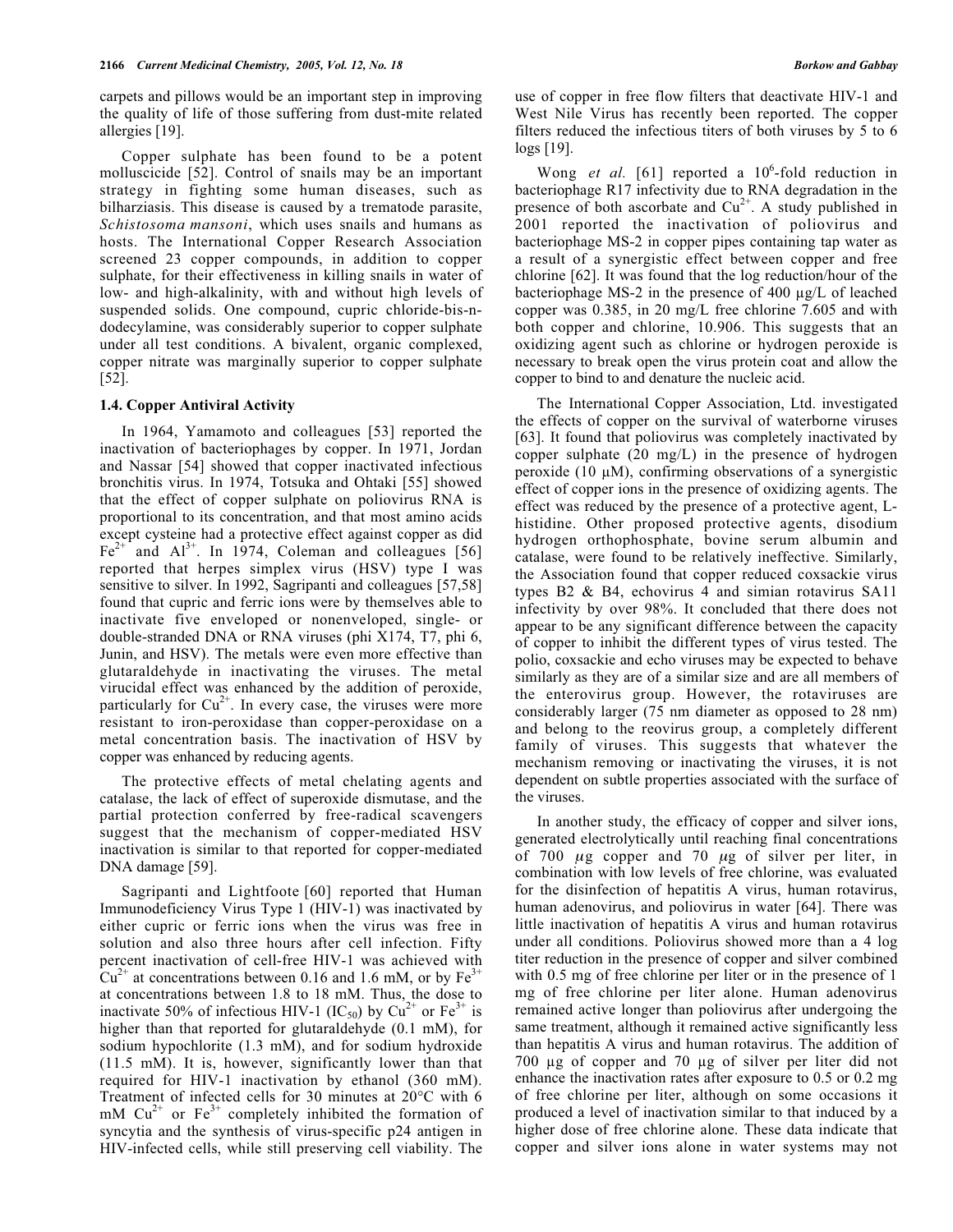

Fig. (1). Mechanisms of Toxicity of Copper to Microorganisms.

provide a reliable alternative to high levels of free chlorine for the disinfection of viral pathogens. It should be pointed out that the USA Environmental Protection Agency (EPA) has determined that drinking water should not contain more than 1.3 mg copper per liter of water (1.3 mg/L) [3].

# 2. MECHANISMS OF TOXICITY OF COPPER TO MICROORGANISMS

Metals at high concentrations are toxic to microorganisms. Toxicity occurs through several mechanisms (Fig. 1), such as displacement of essential metals from their native binding sites or through ligand interactions. In general, nonessential metals bind with greater affinity to thiol-containing groups and oxygen sites than essential metals. Toxicity also results from changes in the conformational structure of nucleic acids and proteins and from interference with oxidative phosphorylation and osmotic balance. The redox properties that make some metals, such as copper, essential elements in biological systems, may also contribute to their inherent toxicity. For example, as shown in Fig. (1), redox cycling between  $Cu^{2+}$ and  $Cu<sup>1+</sup>$  can catalyze the production of highly reactive hydroxyl radicals, which can subsequently damage lipids, proteins, DNA and other biomolecules.

## 2.1. Copper Mediated Cell Membrane Damage

Copper's initial site of action is thought to be at the plasma membrane [65-67]. It has been shown that exposure of fungi and yeast to elevated copper concentrations can lead to a rapid decline in membrane integrity. This generally

manifests itself as leakage of mobile cellular solutes, such as potassium ions, and cell death. For example, exposure of intact Saccharomyces cerevisiae to  $Cu^{2+}$  (100 µM CuCl<sub>2</sub> in a buffer of low ionic strength) caused a loss of the permeability barrier of the plasma membrane within two minutes at 25ºC. The release of amino acids was partial, and the composition of the released amino acids was different from the composition remaining in the cells. Primarily glutamate was released, while arginine was retained in the cells. Cellular  $K^+$  was released rapidly after the addition of CuCl<sub>2</sub>, but 30% of the total  $K^+$  was retained in the cells. These and other observations suggest that  $Cu^{2+}$  caused selective lesions in the permeability barrier of the plasma membrane but did not affect the permeability of the vacuolar membrane. These selective changes were not induced by the other divalent cations tested [66].

Similar effects reported in higher organisms have now been largely attributed to the redox-active nature of copper and the ability of copper to catalyze the generation of free radicals that promote membrane lipid peroxidation [67-70]. For example,  $Cu^{2+}$  uniquely catalyzed peroxidation of rat erythrocyte membrane lipid in the presence of 10 mM  $H_2O_2$ , while several other transition metal ions had no significant effect [70]. Thus, a copper-oxygen complex may be directly involved in the initiation of lipid peroxidation.

Extensive metal-induced disruption of membrane integrity inevitably leads to loss of cell viability. However, even relatively small alterations in the physical properties of biological membranes can elicit marked changes in the activities of many essential membrane-dependent functions,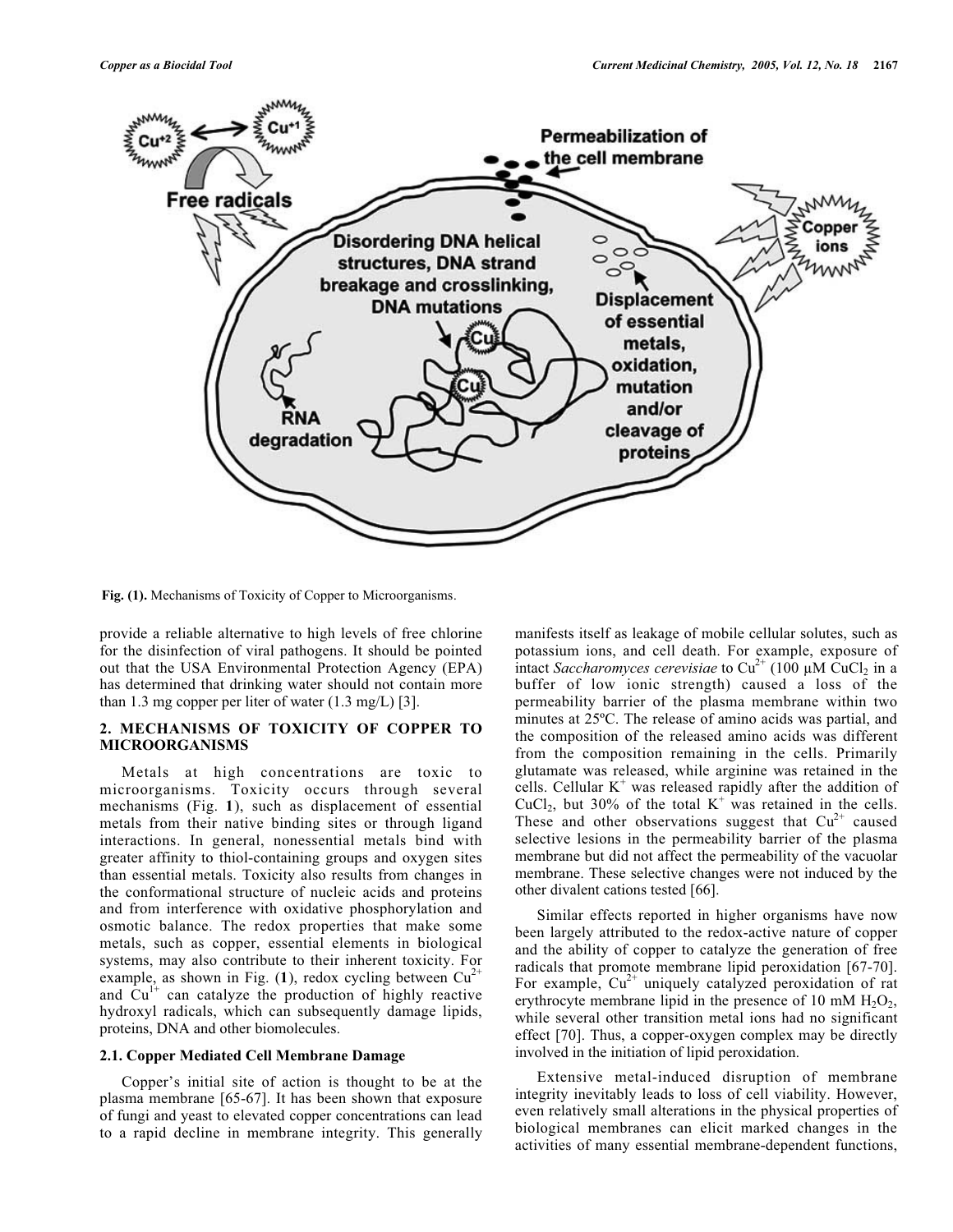including transport protein activity [71], phagocytosis [72], and ion permeability [71]. The physical properties of a membrane are largely determined by its lipid composition, one of whose important factors is the degree of fatty acid unsaturation. Microbial membrane fatty acid composition is highly variable and is influenced by both environmental and intrinsic factors. For example, the unsaturated fatty acid content of microorganisms generally increases at low temperatures [71,73]. In addition, some variation can be attributed to inherent differences in fatty acid composition between microbial groups [74]. The relationship between plasma membrane fatty acid composition and copper toxicity was studied in S. cerevisiae. It was found that copperinduced plasma membrane permeabilization and whole-cell toxicity increased markedly in cells enriched with polyunsaturated fatty acids [75].

In another study [9], the bactericidal potency of copper towards several bacteria (Streptococcus lactis, E. coli and P. aeruginosa) with different cell envelope structures was found to be similar. The authors suggested that the  $Cu^{2+}$  ionmediated killing appears to be related to the bacterial plasma membrane. Their conclusion was based upon the observation that the loss of metabolic functions localized at the membranes paralleled cellular death, while oxidation of susceptible biomolecules within the cytosol required considerably more extensive oxidative degradation of the cells.

Many antibacterial and antifungal compounds are more active as copper salts [43,45,76-84]. It has been suggested that some compounds, such as diethyldithiocarbamic acid (DDC), which form chelates with copper and whose microbiocidal effectiveness is greatly enhanced by small amounts of copper, are cytocidal by virtue of concentrating in the lipid bilayer and, perhaps, by forming amphipathic complexes which disrupt membrane integrity [84].

#### 2.2. Copper Interaction With Nucleic Acids

The study of radiation effects on diverse biological processes has led to the finding that microwave radiation at nonthermal levels produces single- and double-strand breaks in purified DNA. Interestingly, however, it was found that this microwave-induced damage to DNA depends on the presence of small amounts of copper. Moreover, it was found that cuprous, but not cupric, ions were able to mimic the effects produced by microwaves on DNA [85]. This finding has led to more detailed investigations into the in vitro effects of copper on DNA [88]. Today it is clear that  $Cu^{2+}$  has a specific affinity for DNA and can bind and disorder helical structures by crosslinking within and between strands [86,87].  $Cu^{2+}$  reversibly denatures DNA in low ionic strength solutions competing with hydrogen bonding present within the DNA molecule [88]. Kinetic studies showed that the DNA double helix contains at least two kinds of binding sites for copper [89]. One site is present in every four nucleotides and has high affinity for copper. The other is an intercalating site for copper that is present in every base pair. This site is saturable and has a dissociation constant ( $K_d$ ) for Cu<sup>2+</sup> of 41 µM. In single-stranded DNA (ssDNA), such as that found in many DNA viruses, a copper binding site was found on average in every three nucleotides with lower affinity than in double stranded DNA (dsDNA)

[89]. The binding of copper to DNA shows an unexpected high specificity when studied in the presence of other metallic ions. The relative efficacy of several different divalent cations to antagonize  $Cu^{2+}$  binding was: Ni = Cd =  $Mg \gg\gg Zn = Hg > Ca > Pb \gg\gg Mn$ , while  $Cr^{6+}$  enhanced  $Cu^{2+}$  binding to DNA [89].

Guanine-specific binding of  $Cu^{2+}$  in dsDNA was demonstrated following crystallization (1.2-A resolution) of DNA soaked with cupric chloride [90,91]. Covalent  $Cu^{2+}$ bonded to guanine occurred at the N-7 position. This preferential  $Cu^{2+}$  binding to guanine bases in dsDNA may explain the observed specificity of  $Cu^{2+}$ -induced oxidative DNA damage near guanine residues [92,93]. Hay and Morris [94] proposed that copper may stabilize the helix *via* a charge transfer complex formed when copper, acting as an electron acceptor, intercalates between two adjacent G-C pairs which act as electron donors. Indeed, copper has been shown to bind preferentially to G-C pairs [94].

DNA strand breakage is proportional to incubation time, temperature, and  $Cu^{2+}$  and  $H_2O_2$  concentrations [92]. DNA strand breakage is inhibited by metal chelators, catalase, and by high levels of free radical scavengers implying that  $Cu^{2+}$ ,  $Cu<sup>1+</sup>$ , H<sub>2</sub>O<sub>2</sub>, and OH radicals are involved in the reaction. This, together with the specificity of copper binding to DNA (see above), has been interpreted to mean that nucleic acid degradation mediated by copper involves site-specific Fenton reactions [95-97]. Thus, subsequent to the specific binding of copper to nucleic acids, repeated cyclic redox reactions generate several OH radicals near the binding site causing multiple damage to the nucleic acids [67,98].

 $Cu<sup>2+</sup>$  may also generate radicals and co-ordinate with other toxic molecules such as adriamycin, hydroquinone, and reduced mitomycin C [99-102]. For example, the addition of cupric acetate with adriamycin in the Ames salmonella mutagenicity test increases the mutagenicity of adriamycin by more than 700% [99]. This supports the contention that drug-metal ion-DNA associations might contribute to genotoxicity.

Glutathione, a chelating agent, was shown to inhibit free radical formation by copper ions in the presence of hydrogen peroxide, ascorbate and DNA [103]. The protective effect of glutathione was attributed to its ability to stabilize copper in the  $Cu<sup>1+</sup>$  oxidation state, preventing redox cycling and generation of free radicals.

It has been shown that the DNA damage, which is the main cause of cell death in E. coli cultures treated with  $H_2O_2$ . occurs through iron-mediated Fenton reactions [104,105]. However, under conditions of low iron availability, copper ions take part in the genotoxicity of  $H_2O_2$  in E. coli [106]. This phenomenon only occurs at high concentrations of  $H<sub>2</sub>O<sub>2</sub>$  (20 mM), suggesting that copper ions only become available in the intracellular environment in the absence of iron and under severe oxidative stress [106].

DNA damage induced by many carcinogens is dependant on the presence of  $Cu^{2+}$  but not on the presence of other metals. The main modifications in the DNA occur at guanine and thymine residues, resulting mainly in the formation of 8 hydroxy-2'-deoxyguanosine and piperidine-labile sites at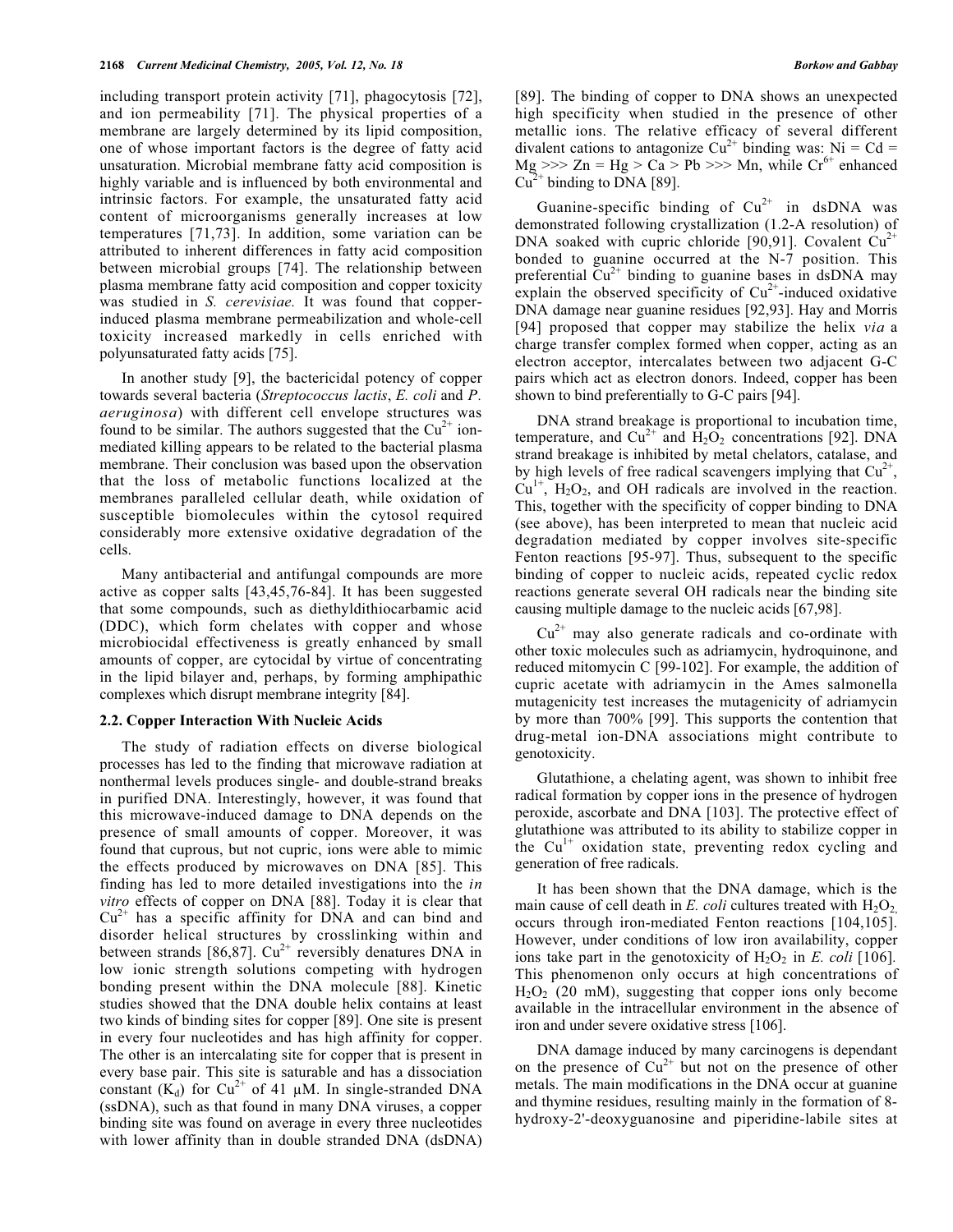thymine residues. There is a clear association between these modifications and DNA strand breakage [107].

It has been shown that in the cases of most carcinogens, copper-induced DNA damage occurs through the formation of  $H_2O_2$  by the carcinogens [108-113], and that the reactive species generated by the reaction of  $H_2O_2$  with  $Cu<sup>1+</sup>$ participates in the DNA damage. In some cases the DNA damage is greatly enhanced by the reduction of the oxidized product through the addition of beta-nicotinamide adenine dinucleotide (NADH) [114-117]. These results suggest that an intermediate, derived from the reaction of  $Cu^{1+}$  with  $H_2O_2$ , participates in  $Cu^{2+}$ -dependent DNA damage, and that NADH enhances the DNA damage via a redox cycle.

A similar conclusion was reached by studying the mechanism of carcinogenesis caused by methylhydrazines [118]. Methylhydrazines in the presence of  $Cu^{2+}$  induce DNA cleavage at thymine residues only. The order of  $Cu^{2+}$ mediated DNA damage was not correlated with the order of methyl free radical (CH<sub>3</sub>) generation during  $Cu^{2+}$ -catalyzed auto-oxidation. It was therefore suggested that the  $Cu^{1+}$ peroxide complex rather than the  $CH<sub>3</sub>$  plays a more important role in methylhydrazine plus  $Cu^{2+}$ -induced DNA damage. Mutations in DNA after exposure to copper ions were found to be clustered and predominantly single-base substitutions [119]. Electron spin resonance spin-trapping investigations demonstrated that hydrogen peroxide interacts with  $Cu<sup>1+</sup>$  to generate the reactive species responsible for DNA damage, which is either the hydroxyl radical or a species of similar reactivity [120].

An important host defense mechanism for dealing with invading bacteria involves the production of reactive oxygen species, such as superoxide, hydrogen peroxide and hypochlorous acid, by phagocytic cells. Several antibacterial antibiotics have been shown to participate with transition metal ions in chemical reactions leading to the formation of reactive oxygen species. The production of reactive oxygen by redox cycling antibacterial antibiotics has led some investigators to suggest that a 'phagomimetic' contribution may also be made in vivo. Indeed, they showed that adding copper salts to four structurally different antibacterial antibiotics (beta-lactam, tetracycline, bacitracin and rifamycin) resulted in oxidative modification to bases in the bacterial DNA and enhanced antibacterial potency [121].

Epinephrine, norepinephrine or dopamine in the presence of non-lethal concentrations of  $Cu^{2+}$  kill washed or growing E. coli cells. This effect is enhanced by anoxia and by sublethal concentrations of  $H_2O_2$ . The rate of cell mortality was proportional to the rate of catecholamine oxidation. The copper epinephrine complex was found to bind to E. coli cells, to induce membrane damage and to deplete the cellular ATP pool. The cells were partially protected by superoxide dismutases (SOD) or catalase but not by OH radical scavengers. The addition of  $H_2O_2$  to cells, which were sensitized by preincubation with the epinephrine-copper complex, caused rapid killing and DNA degradation [122].

## 2.3. Copper Mediated Protein Damage

Copper can alter proteins and inhibit their biological activities. For example, copper was the most potent metal inhibiting the protein tyrosine phosphatase VHR [123], a

phosphatase that in conjunction with protein tyrosine kinases regulates cell growth and differentiation. Among the various metal ions (Fe<sup>3+</sup>, Cu<sup>2+</sup>, Zn<sup>2+</sup>, and Cd<sup>2+</sup>) examined for their inactivation effect on VHR,  $Cu^{2+}$  was found to be the most potent inactivator. The efficacy of  $Cu^{2+}$  as VHR inactivator was about 200-fold greater than that of  $H_2O_2$ .  $Cu^{2+}$  also inactivated other protein tyrosine phosphatases, including PTP1B and SHP-1. The  $Cu^{2+}$  -mediated inactivation was a consequence of the oxidation of a cysteine residue at the active site [123].

The reaction of a histidine-containing peptide (angiotensin I) with  $Cu^{2+}/$ ascorbate under physiological conditions has been studied [124]. In the presence of a catalytic amount of  $Cu^{2+}$ , ascorbate mediated the oxidative damage to the peptide via selective loss of the histidine residue. It was shown that the reaction of  $Cu^{2+}/$ ascorbate occurs specifically at the C-2 position of the imidazole ring of the histidine residue within a peptide. In addition, the capacity of copper to mediate free radical attack of proteins was investigated using proteins biosynthetically labeled with radioactive proline or histidine [125]. It was found that protein-bound histidine was substantially converted into aspartate, and while much of the proline was modified during radical attack, it was not converted into glutamate. Thus, histidine and proline are important sites of protein attack mediated by copper radical formation. Such protein modification may result in cleavage. For example, a facile cleavage of peptide bonds of apolipoprotein B (apoB) by radical reaction was found when human low-density lipoprotein (LDL) cholesterol was subjected to oxidative damage using  $Cu^{2+}$  [126]. When human serum was treated with  $Cu<sup>2+</sup>$ , a similar cleavage pattern of apoB was also observed [126]. Similar selective attack at particular residues due to oxidative damage using  $Cu^{2+}$  was shown with bovine serum albumin (BSA), histones, cytochrome C, lysozyme and protamine [127].

It was suggested in a study of the biochemistry of copper [128] that the biocidal effects of copper are achieved mainly by the interaction of  $Cu^{2+}$  with SH- moieties present in the cell membrane and within cells. This interaction results in the formation of thiol compounds and  $Cu<sup>1+</sup>$  ions. The following redox reaction

$$
2Cu^{2+} + 6GSH \rightarrow 2Cu^{1}(GS)_{2} + GSSG ; G=glutathione
$$

was suggested to occur when an excess of  $Cu<sup>2+</sup>$  ions interact with living cells. This interaction leads to inactivation of 3 SH-groups per copper ion. This assumption was based on an equilibrium analysis of the  $Cu^{1+}$  - glutathione and  $Cu^{1+}$  pencicillamine systems, in which it was found that reduced glutathione, which is present in all cells and cell membranes in concentrations from 1 to 6 mM, decreased markedly in the presence of copper.

# 2.4. Mechanisms of Copper Antiviral, Antifungal and Anti-Algae Activities

All of the above copper mediated toxic mechanisms, elucidated mainly in studies with bacteria, are relevant to viruses as well. For example, viral inactivation via RNA damage, through the Fenton mechanism, was proposed by Carubelli and colleagues [129]. They found that incubation of the RNA phage Q beta at  $37^{\circ}$ C with a mixture of 100 mM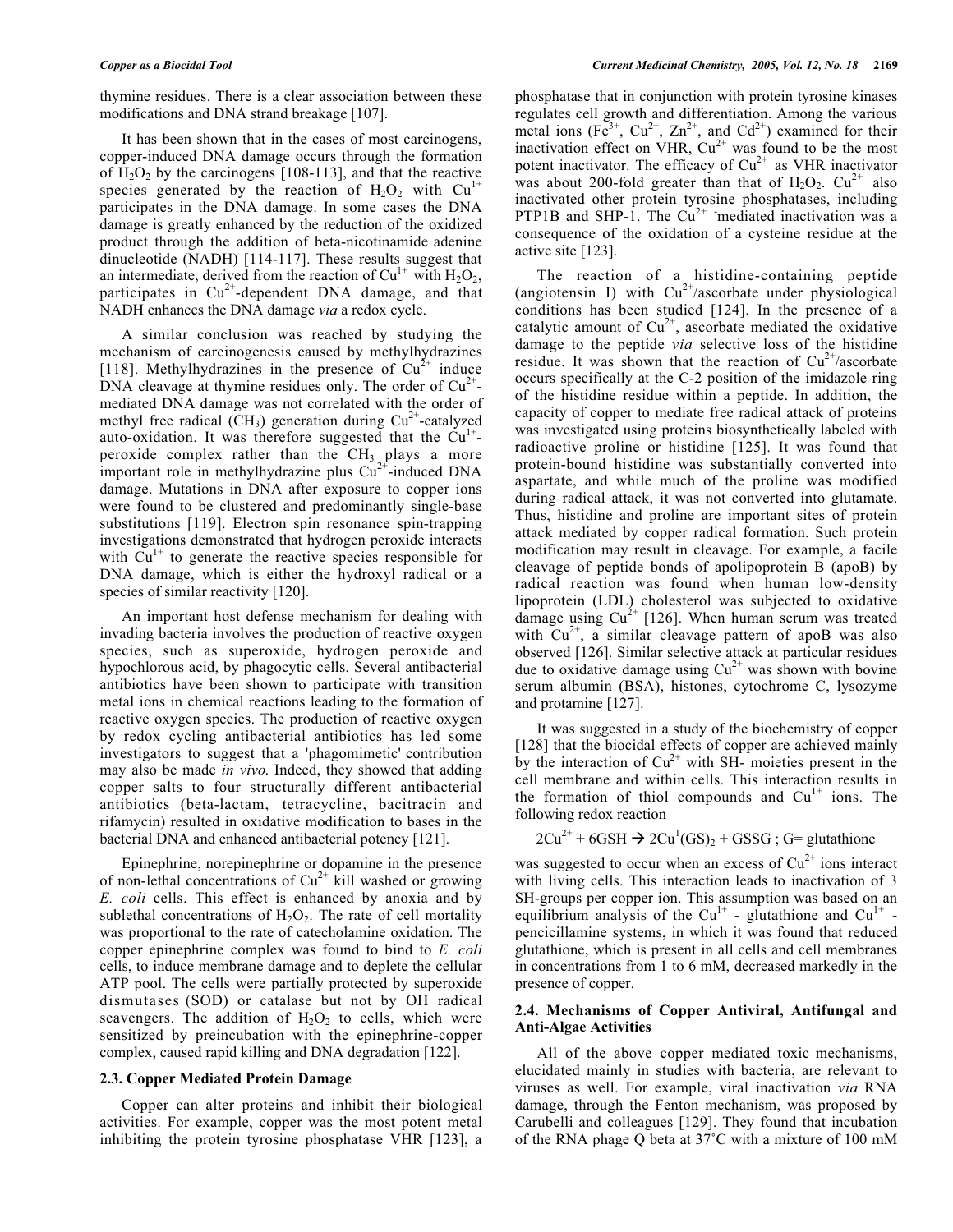ribose and 10  $\mu$ M CuSO<sub>4</sub> resulted in a complete loss of viable phage after 20 minutes. This cytotoxic effect required both ribose and cupric ions. There was a direct correlation between the decrease in phage survival and (a) the length of incubation, and (b) the concentrations of both ribose and CuSO4. The addition of the strong chelator diethylenetriaminepentaacetic acid eliminated the cytotoxic effect. These results are consistent with an initial production of superoxide free radicals by transition metal catalyzed autoxidation of ribose and Amadori products (e.g. 1-amino-  $\alpha$ -deoxyketose), followed by dismutation of the superoxide radicals to hydrogen peroxide and generation of lethal hydroxyl radicals by the Fenton reaction. RNA isolated from phage incubated with ribose and  $CuSO<sub>4</sub>$  retained its infectivity, suggesting that the cytotoxic effect may be mediated by a free radical attack on proteinaceous components of the phage through site-specific generation of hydroxyl radicals on protein-bound transition metal ions.

HIV-1 protease, an essential protein for the replication of the virus, was found to be inhibited by approximately stoichiometric concentrations of copper ions. Inactivation by  $Cu^{2+}$  is rapid and is not reversed by subsequent exposure to EDTA or dithiothreitol. The addition of copper to the protease at pH 5.5 induces aggregation of the protein, providing a possible basis for the inhibitory action of copper. Direct inhibition by  $Cu^{2+}$  required the presence of cysteine residue(s) in the protease. Oxygen is not required for inactivation [130,131].

In contrast to the different mechanisms of resistance to copper and other heavy metals found in bacteria, fungi and other microorganisms (see Section 3 below), viruses do not possess resistance or repair mechanisms, making them highly susceptible to high concentrations of copper ions.

The mechanism of copper antifungal and anti-algae activity has not been well studied. It has been suggested that the copper ions form electrostatic bonds with negatively charged regions on the microorganism's cell walls. These electrostatic bonds create stresses which lead to distorted cell walls and increased permeability, while also reducing the normal intake of life sustaining nutrients. Once inside an algae cell, copper may attack the sulphur groups in amino acids contained in the proteins used for photosynthesis. As a result, photosynthesis is blocked and cell lysis and death occurs [132].

#### 3. MICROBIAL RESISTANCE TO COPPER

#### 3.1. General

Many microorganisms demonstrate resistance to metals in water, soil and industrial waste. Metal resistance systems are present in nearly all bacterial types and may have developed shortly after prokaryotic life started. Several factors determine the extent of metal resistance in a microorganism. These include the type and number of mechanisms for metal uptake, the role each metal plays in normal metabolism, and the presence of genes located on plasmids, chromosomes, or transposons that control metal resistance [133-140]. Microorganisms may be resistant to one metal and not to another. For example, clinical staphylococcal isolates that demonstrate reduced

susceptibility to lead and potassium are highly sensitive to silver and copper [141].

The mechanisms of tolerance include: exclusion by permeability barriers, intra- and extra-cellular sequestration by cell envelopes, active transport membrane efflux pumps, enzymatic detoxification, and reduction in the sensitivity of cellular targets to metal ions (Fig. 2). Genes responsible for these processes may be encoded by the chromosomes or by plasmids. Since some toxic metals are also essential micronutrients (i.e. copper, cobalt, zinc, nickel), bacteria must precisely adjust their uptake and efflux systems to maintain adequate intracellular levels of these metals. In the case of metals with no biological function (i.e. cadmium, silver), transport systems must be oriented only to the expulsion of the toxic ions. In the last few years, several bacterial systems dedicated to toxic metal efflux have been analyzed at the molecular level resulting in a detailed understanding of the mechanisms. Among these are the membrane pathways that expel copper, cadmium, zinc, nickel, cobalt and silver cations. Two general mechanisms have been found: those involving P-type ATPases, and those using proton antiporter systems [135,140].

Natural resistance may take the form of mutations in cellular components that prevent interaction with metals or alterations in cell membrane composition. Microorganisms can possess one or a combination of several resistance mechanisms. There are six known resistance mechanisms to heavy metals in bacteria (see below). Each mechanism is discussed below, with emphasis on resistance to copper, and examples are provided of microorganisms that display the characteristics of each resistance mechanism.

# 3.2. Metal Exclusion by Permeability Barrier

Alterations in the cell wall, membrane, or envelope of a microorganism are examples of metal exclusion by a permeability barrier. This mechanism is an attempt by the organism to protect metal-sensitive cellular components. A prominent example is the exclusion of  $Cu^{2+}$  resulting from altered production by E. coli B of the membrane channel protein porin [142]. This is usually a result of a single mutation in the gene that regulates the permeability of the membrane to metal ions.

Bacteria that naturally form an extracellular polysaccharide coating demonstrate the ability to bioabsorb metal ions and prevent them from interacting with vital cellular components. For example, a layer of exopolysaccharide improves the survivability of Klebsiella aerogenes strains in  $Cd^{2+}$  solutions [143]. Nonspecific binding of metals by the outer membrane or envelope, such as in Klebsiella aerogenes, Pseudomonas putida, and Arthrobacter viscosus, however, offers limited metal protection due to the possibility of the saturation of binding sites [144,145].

Although not fully proven, it is believed that some forms of copper resistance are based on periplasmic binding [146,147]. Periplasmic binding of  $Cu^{2+}$  is thought to be found in Pseudomonas species where resistance is coded for in a plasmid by an operon of four genes: copA, copB, copC, and *copD* [148-150]. CopA and copB confer partial resistance, while the addition of copC and copD provides for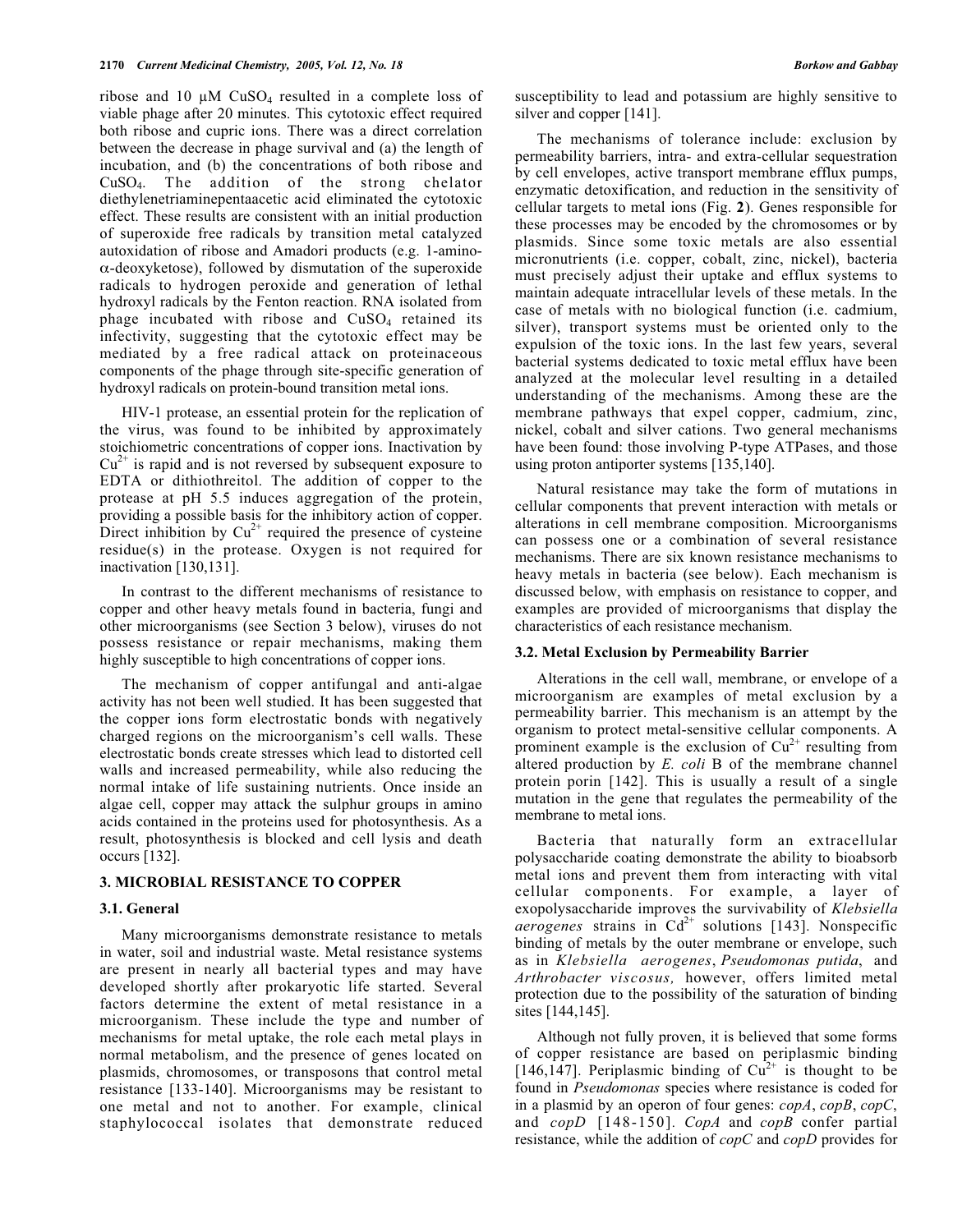

Fig. (2). Mechanisms of Microbial Resistance to Heavy Metals.

full  $Cu^{2+}$  resistance [146]. CopA and copC proteins are located between the inner and outer membrane, while copB is found in the outer membrane and copD in the inner membrane. CopC can bind  $Cu^{1+}$  and  $Cu^{2+}$  at two different sites, occupied either one at a time or simultaneously. The two sites are approximately 30 A apart and have little affinity for the ion in the other oxidation state. Oxidation of  $Cu<sup>1+</sup>-CopC$  or reduction of  $Cu<sup>2+</sup>-CopC$  causes migration of copper from one site to the other [149]. In addition, periplasmic proteins (e.g. PcoC) have been thought to bind copper ions and to increase the level of resistance to copper ions above that conferred by cop gene products [151-153].

# 3.3. Active Transport of the Metal Away from the Microorganism

Active transport or efflux systems represent the largest category of metal resistance systems. Microorganisms use active transport mechanisms to export toxic metals from their cytoplasm. These mechanisms can be chromosomal or plasmid-encoded. Non-essential metals normally enter the cell through normal nutrient transport systems but are rapidly exported. These efflux systems can be non-ATPase or ATPase-linked and highly specific for the cation or anion they export.

Active transport of the essential metal ion  $Cu^{2+}$  away from the bacteria is achieved through an ATPase efflux mechanism. The cop operon has been found in the grampositive bacteria Enterococcus hirae and contains four genes:  $\cosh$ ,  $\cosh$ ,  $\cosh$ ,  $\cosh$ ,  $\cosh$ ,  $\sinh$ . The operon has

nomenclature similar to that of the cop sequestration operon found in Pseudomonas discussed above. CopA is responsible for encoding a  $Cu^{2+}$  uptake ATPase and  $\overrightarrow{copB}$  encodes a Ptype efflux ATPase. The gene products of  $\text{cop}Y$  and  $\text{cop}Z$ regulate the cop operon. CopY is believed to be a repressor protein that inactivates the operon in the absence of  $Cu^{2+}$ . When  $Cu^{2+}$  is present it may bind to copY, converting it to a DNA-binding repressor. Copper also binds to copZ at higher levels and together they form a copY-Cu complex that ceases repression. This allows copA and copB to be transcribed [154-157].

Recently, data has accumulated showing that E. coli encodes four proteins (CusC/F/B/A) that mediate resistance to copper and silver by cation efflux. All four proteins form a tetrapartite resistance system, which involves a novel periplasmic copper-binding protein CusF that directly transports  $Cu<sup>1+</sup>$  from the periplasm across the outer membrane [158,159]. Data supporting a copper efflux system in S. enterica serovar Typhimurium has also been reported [160].

# 3.4. Intracellular Sequestration of Metals by Protein Binding

Intracellular sequestration is the accumulation of metals within the cytoplasm to prevent their exposure to essential cellular components. Metals commonly sequestered are  $Cu^{2+}$ ,  $Cd^{2+}$ , and  $Zn^{2+}$ . Two examples exist for this form of metal resistance: metallothionein production in Synechococcus sp. and cysteine-rich proteins in Pseudomonas species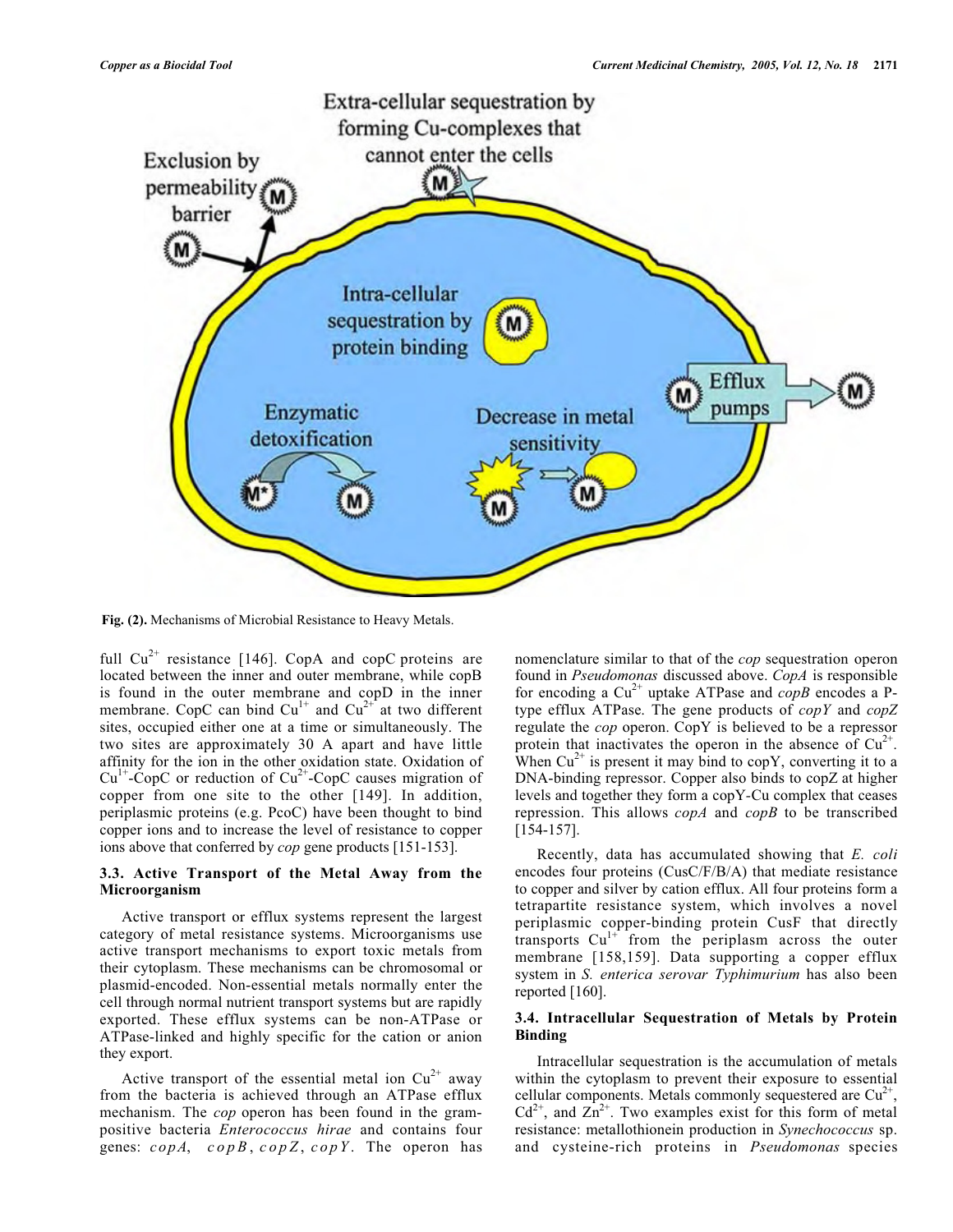[142,157]. The metal resistance system in Synechococcus species consists of two genes; *smtA* and *smtB*. The gene smtA encodes a metallothionein that binds the metals. This gene is induced by high levels of  $Cd^{2+}$ ,  $Zn^{2+}$ , and  $Cu^{2+}$  and is repressed by the gene product of smtB. Cysteine residues in SmtA metallothionein may act as a sink for excess toxic cations. Another organism that demonstrates intracellular  $Cd^{2+}$  sequestration is a strain of *Pseudomonas putida* that was isolated from sewage. This organism produces three low-molecular-weight cysteine-rich proteins, which may be related to metallothioneins.

Mycobacterium scrofulaceum also demonstrates intracellular accumulation of  $Cu^{2+}$  by sequestering it in the form of a black copper sulphate precipitate [161].

## 3.5. Extracellular Sequestration

Metal resistance based on extracellular sequestration has been found in several species of yeast and fungi and has been hypothesized for bacteria [162]. For example, S. cerevisiae secretes large amounts of glutathione. Glutathione binds  $Ni<sup>2+</sup>$ with great affinity. The glutathione-metal complex cannot traverse the cell membrane, thus conferring the yeast resistance to  $Ni^{2+}$  [163]. Other organisms, such as Citrobacter species, form insoluble complexes of cadmium phosphate to confer cadmium resistance [164]. A similar mechanism exists in  $Cu^{2+}$ -resistant fungi, which secrete oxalate to form a metal-oxalate complex [140].

Interestingly, it has been shown that P. aeruginosa biofilms were anywhere from 2 to 600 times more resistant to heavy metals than free-swimming cells. The exterior of the biofilm was preferentially killed after exposure to elevated concentrations of copper, while the majority of cells that remained alive were in the substratum. A possible explanation for this phenomenon is that the extracellular polymeric substances that encase a biofilm may be responsible for protecting cells from heavy metal stress by binding the heavy metals, retarding their diffusion within the biofilm [165].

# 3.6. Enzymatic Detoxification of a Metal to a Less Toxic Form

There are several examples of enzymatic detoxification of metals to less toxic forms in microorganisms. Resistance to mercury may be achieved by enzymatic detoxification in both gram-positive and gram-negative bacteria. A set of genes encodes for the production of a periplasmic binding protein and membrane-associated transport proteins. The periplasmic binding protein collects  $Hg^{2+}$  from the surrounding environment and transport proteins take it to the cytoplasm where it is neutralized by redox chemistry [140].

Recently, a gram-negative bacterium, a pseudomonad very similar to Pseudomonas synxantha (CRB5), was isolated from a chromium-contaminated site. It was found to reduce toxic hexavalent chromium  $Cr^{6+}$  (chromate) to an insoluble  $Cr^{3+}$  precipitate under aerobic and anaerobic conditions. CRB5 tolerated up to 520 mg of  $Cr^{6+}$  per liter and reduced chromate in the presence of copper and arsenate. Under anaerobic conditions it also reduced  $Co<sup>3+</sup>$ and  $U^{0+}$ , partially internalizing each metal. Metal precipitates were also found on the surface of the outer membrane.

Chromate reduction by CRB5 is mediated by a soluble enzyme that was largely contained in the cytoplasm but also found outside of the cells. Membrane-associated  $Cr<sup>6+</sup>$ reduction under anaerobiosis may account for anaerobic reduction of chromate under nongrowth conditions in the presence of an organic electron donor [166,167].

Metal ion-specific reducing enzyme systems function in the cytoplasm and cell surface layer of microorganisms [168]. These enzymes require NADH or NADPH as an electron donor and flavin adenine dinucleotide (FAD) and flavin mononucleotide (FMN), as an electron acceptor. Electron transport may be controlled by transplamsa membrane redox systems.

# 3.7. Decrease in Metal Sensitivity of Cellular Targets

Some microorganisms adapt to the presence of toxic metals by altering the sensitivity of essential cellular components. Protection is achieved by mutations that decrease sensitivity to a toxic metal but do not alter basic cellular function; alternatively, the mutations may increase production of a particular cellular component to keep ahead of metal inactivation. The microorganism may also protect itself by producing metal-resistant components or alternate pathways in an effort to bypass sensitive components.

DNA repair mechanisms may also provide limited protection to metal-induced damage of plasmid and genomic DNA. For example, upon exposure to  $Cd^{2+}$ , unadapted E. coli demonstrate considerable DNA damage; however, after subculture, the same organisms show resistance. The growth lag phase of the organism decreases the longer it is exposed to  $Cd^{2+}$ . It is postulated that the extended lag phase is initially due to a period of induction of DNA repair mechanisms.

Natural resistance can result from normal cellular functions that give the organism a base level of tolerance [142]. An example is naturally occurring glutathione, which may offer protection to metal ions like  $Cu^{1+}$ ,  $Cu^{2+}$ ,  $Ag^{1+}$ ,  $Cd<sup>2+</sup>$ , and Hg<sup>2+</sup> [169]. Glutathione may offer protection from  $Cu^{2+}$  and Fe<sup>2+</sup> by suppressing free radical formation [142].

There appear to be differences in the ability of gramnegative and gram-positive bacteria to tolerate certain metal ions. Gram-negative bacteria (E. coli and Pseudomonas species) are better able to carry on protein synthesis in the presence of  $Cd^{2+}$  than gram-positive bacteria. A species of *Pseudomonas* was shown to tolerate 5 to 30 times more  $Cd^{2+}$ in growth media before protein synthesis was reduced by 50% in comparison to gram-positive S. aureus, Staphylococcus faecium, and Bacillus subtilis [170]. Grampositive organisms are able to bind 28 to 30 times more  $Cu^{2+}$ than E. coli [140].

Copper tolerance in fungi has also been ascribed to diverse mechanisms involving trapping of the metal by cellwall components, altered uptake of copper, extracellular chelation or precipitation by secreted metabolites, and intracellular complexing by metallothioneins and phytochelatins. Only the metallothionein chelation mechanism has been studied in detail [65].

## 4. SUMMARY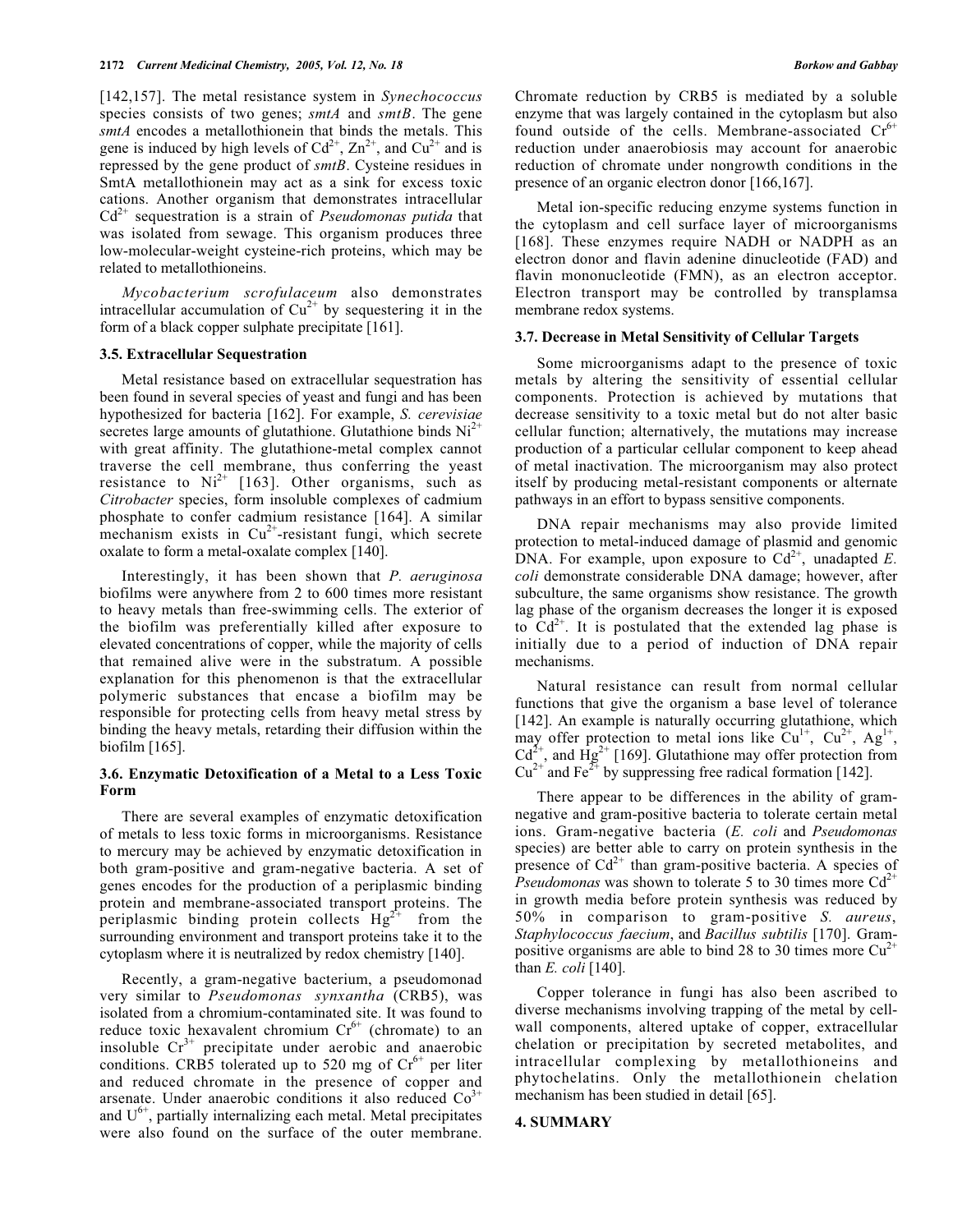In contrast to the low sensitivity of human tissue to copper [3-6], microorganisms are extremely susceptible to copper. Copper toxicity in microorganisms may occur through the displacement of essential metals from their native binding sites, from interference with oxidative phosphorylation and osmotic balance, and from alterations in the conformational structure of nucleic acids, membranes and proteins. In most microorganisms, but not in viruses, there is an integrated set of proteins that delivers copper to specific subcellular compartments and copper-containing proteins without releasing free copper ions. Although some organisms have mechanisms of resistance to excess copper, generally exposure of most microorganisms to high concentrations of this trace element results in damage to cellular components. Viruses lack DNA repair mechanisms, permeability barriers, intra- and extra-cellular sequestration of metals by cell envelopes, active metal transport membrane efflux pumps, and enzymatic metal detoxification mechanisms, such as those found in bacteria and cells. The reduced capabilities of viruses to resist copper may thus explain their high vulnerability to the metal.

Copper is used today as a biocide, mainly in agriculture. However, based on the above, further applications of copper in improving health are possible. One example may be the reduction of nosocomial infections in hospitals by the use of self-sterilizing copper-fabrics in pajamas, sheets, pillow covers, and robes. Similarly, the use of copper containing gloves with anti-bacterial and anti-viral properties may also aid in reducing nosocomial infections while providing increased protection to hospital personnel. As discussed in Sections 1.1 and 1.3, other possible uses of copper fabrics include the reduction of foot ulcerations, tinea pedis infections and dust-mite related allergies.

Another important potential application of copperimpregnated materials is related to the reduction of bacterial and viral transmission during transfusion of blood or bloodrelated products. The safety of whole blood and its components is a continuing global problem [171,172]. A growing number of viral, bacterial, and protozoa pathogens have been identified in blood products and new pathogens are regularly identified as present. The capacity of HIV-1 to be transported in whole blood by platelets and red blood cells has been demonstrated [173,174]. In areas of the world where screening tests are too expensive to be performed regularly, a cheap, rapid virus inactivation filter would be extremely helpful. Even in the US, hospitals can no longer afford to pay for expensive tests for each 'pathogen du jour' [175]. Accordingly, a filter that can inactivate a broad spectrum of viruses in blood products would be very valuable. However, it must first be established that these filters do not damage filtered plasma and other blood components and that they do not harm individuals infused with these blood products.

Yet another application of such generic antiviral filters is related to the reduction of HIV-1 transmission through breast-feeding, which accounts for one third to one half of all HIV mother-infant transmissions [176]. Breast milk may be passed through a copper fiber-containing filter reducing HIV infectivity. If there is little degradation to the milk's essential nutrients as a result of filtration, the filtered milk may be fed to infants thereby reducing the risk of HIV transmission. A

similar application includes the neutralization of cytomegalovirus (CMV), which is transmitted through breast-milk. CMV causes severe maladies especially in premature or other high-risk infants.

In conclusion, there are many potential uses of copper in new applications that address medical concerns of the greatest importance. Implementation of even a few of these possible applications may have a major effect on our lives.

# **REFERENCES**

- [1] Block, S. S. Disinfection, Sterilisation and Preservation 2001, 9, 1857.
- [2] Dollwet, H. H. A., Sorenson, J. R. J. Trace Elements in Medicine 2001, 2, 80.
- [3] U.S. Department of Health and Human Services, Public Health Service, Agency for Toxic Substances and Disease Registry. Toxicological Profile of Copper 2004.
- [4] Drug Ther. Bull. **2002**, 40, 67.
- [5] Bilian, X. Best. Pract. Res. Clin. Obstet. Gynaecol. **2002**, 16, 155.
- [6] Hostynek, J. J., Maibach, H. I. Rev. Environ. Health 2003, 18, 153.
- [7] Kuhn, P. J. http://www.copper.org/environment/doorknob.html, 1983.
- [8] Zhao, Z. H., Sakagami, Y., Osaka, T. Can. J. Microbiol. 1998, 44, 441.
- [9] Elzanowska, H., Wolcott, R. G., Hannum, D. M., Hurst, J. K. Free Radic. Biol. Med. 1995, 18, 437.
- [10] Chohan, Z. H., Pervez, H., Rauf, A., Scozzafava, A., Supuran, C. T. J. Enzyme Inhib. Med. Chem. 2002, 17, 117.
- [11] Sau, D. K., Butcher, R. J., Chaudhuri, S., Saha, N. Mol. Cell Biochem. 2003, 253, 21.
- [12] Foley, J., Blackwell, A. Caries Res. 2003, 37, 254.
- [13] Foley, J., Blackwell, A. Caries Res. 2003, 37, 416.<br>[14] Fuss, Z., Mizrahi, A., Lin, S., Cherniak, O., Weiss
- Fuss, Z., Mizrahi, A., Lin, S., Cherniak, O., Weiss, E. I. Int. Endod. J 2002, 35, 522.
- [15] Cooney, T. E. Infect. Control Hosp. Epidemiol. 1995, 16, 444.
- [16] Cooney, J. J., Tang, R. J. *Methods Enzymol*. **1999,** 310, 637. [17] Faundez, G., Troncoso, M., Navarrete, P., Figueroa, G.
- Faundez, G., Troncoso, M., Navarrete, P., Figueroa, G. BMC. Microbiol. 2004, 4, 19.
- [18] Mulligan, A. M., Wilson, M., Knowles, J. C. Biomaterials 2003, 24, 1797.
- 
- [19] Borkow, G., Gabbay, FASEB Journal 2004, 18(14), 1728-30.<br>[20] Center for Disease Control Hospital Infections Cost U.S. E Center for Disease Control Hospital Infections Cost U.S. Billions of Dollars Annually 2000, Press Release.
- [21] Spencer, R. C. *Intensive Care Med.* **1994,** 20 Suppl. 4, S2-S6. [22] Coronel, D., Escarment, J., Boiron, A., Dusseau, J. Y., Rena
- [22] Coronel, D., Escarment, J., Boiron, A., Dusseau, J. Y., Renaud, F., Bret, M., Freney, J. Reanimation 2001, 10S, 43.
- [23] Coronel, D., Boiron, A., Renaud, F. Reanimation 2000, 9S, 86.<br>[24] International Diabetes Federation. Diabetes Atlas 2000.
- International Diabetes Federation. Diabetes Atlas 2000.
- [25] Albright, L. J., Wilson, E. M. Wat. Res. 2001, 8, 101.<br>[26] Sagripanti, J. L., Routson, L. B., Lytle, C. D. Am. J.
- Sagripanti, J. L., Routson, L. B., Lytle, C. D. Am. J. Infect. Control 2001, 25, 335.
- [27] Wells, F. Midwest. Res. Inst. 2001, 348 (348C/348D), 48.
- [28] Copper Plumbing Company, http://www.copperplumbing.com/ copper\_and\_bacteria.html 2004.
- [29] Liu, Z., Stout, J. E., Tedesco, L., Boldin, M., Hwang, C., Diven, W. F., Yu, V. L. J. Infect. Dis. 1994, 169, 919.
- [30] Liu, Z., Stout, J. E., Boldin, M., Rugh, J., Diven, W. F., Yu, V. L. Clin. Infect. Dis. 1998, 26, 138.
- [31] Stout, J. E., Lin, Y. S., Goetz, A. M., Muder, R. R. Infect. Control Hosp. Epidemiol. 1998, 19, 911.
- [32] Yahya, M. T., Landeen, L. K., Messina, M. C., Kutz, S. M., Schulze, R., Gerba, C. P. Can. J. Microbiol. 1990, 36, 109.
- [33] Landeen, L. K., Yahya, M. T., Gerba, C. P. Appl. Environ. Microbiol. 1989, 55, 3045.
- [34] Lin, Yu., Vidic, R., Stout, J.E., Yu, V.L. *JAWWA* 2001, 90, 112.
- [35] Rohr, U., Weber, S., Selenka, F., Wilhelm, M. Int. J. Hyg. Environ. Health 2000, 203, 87.
- [36] Hambidge, A. Health Estate. 2001, 55, 23.
- [37] SePro Company http://www.sepro.com/aquatics/captain 2004.<br>[38] Applied Biochemist Company http://www.appliedbiochemist
- Applied Biochemist Company http://www.appliedbiochemists.com 2004.
- [39] Cheng, T. C., Guida, V. G., Butler, M. S., Howland, K. H. 2001, INCRA PROJECT NO. 262B, 31.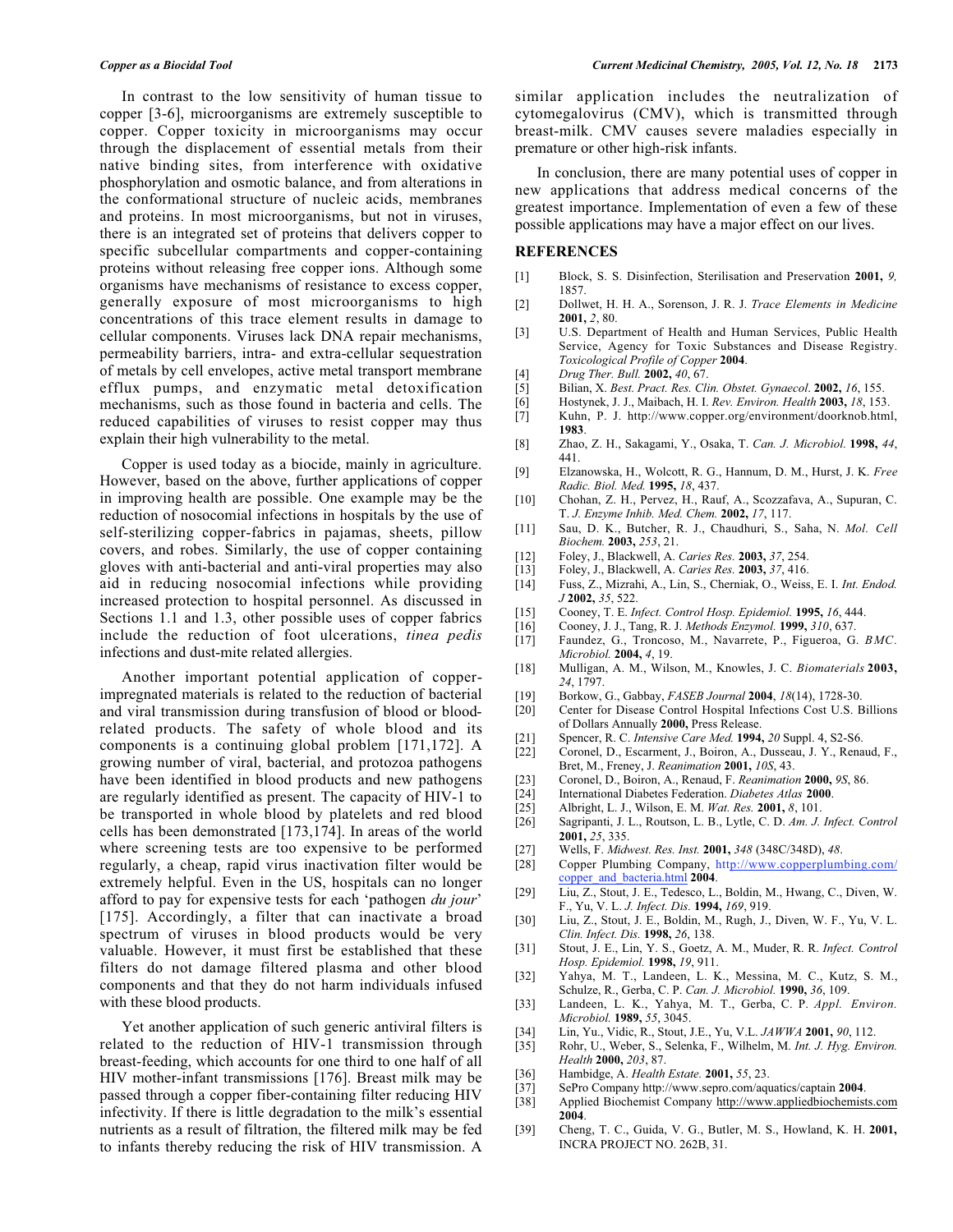#### 2174 Current Medicinal Chemistry, 2005, Vol. 12, No. 18 Borkow and Gabbay

- [40] Plumb, J. A. Vet. Hum. Toxicol. 1991, 33 Suppl 1, 34.
- [41] 3M Industrial Mineral Products Division http://cms.3m.com/cms/US/en/2-191/kkriRFM/view.jhtml 2004.
- [42] Gershon, H. J. Med. Chem. **1968**, 11, 1094.<br>[43] Gershon, H., McNeil, M. W., Hinds, Y. J
- Gershon, H., McNeil, M. W., Hinds, Y. J. Med. Chem. 1969, 12, 1115.
- [44] Gershon, H. J. Med. Chem. 1974, 17, 824.
- [45] Gershon, H., Clarke, D. D., Gershon, M. J. Pharm. Sci. 1989, 78, 975.
- [46] Weber, D. J., Rutala, W. H. In Disinfection, Sterilization, and Preservation; Block, Ed.; Lippincott Williams and Wilkins: New York, 2001, 5, pp. 415-430.
- [47] Auger, P., Marquis, G., Joly, J., Attye, A. Mycoses 1993, 36, 35.
- [48] Lacroix, C., Baspeyras, M., de La, S. P., Benderdouche, M., Couprie, B., Accoceberry, I., Weill, F. X., Derouin, F., Feuilhade, d. C. J. Eur. Acad. Dermatol. Venereol. 2002, 16, 139.
- [49] Skoner, D. P. J Allergy Clin. Immunol 2001, 108, S2-S8.
- [50] Redd, S. C. *Environ. Health Perspect.* **2002,** *110* Suppl. 4, 557. [51] Brunton, S. A., Saphir, R. L. *Hosp. Pract. (Off Ed)* **1999,** 34
- Brunton, S. A., Saphir, R. L. Hosp. Pract. (Off Ed) 1999, 34, 67, 75.
- [52] International Copper Research Association Biological Effect of Copper in Water, 2001, Report 3, pp. 1-40.
- [53] Yamamoto, N., Hiatr, C. W., Haller, W. Biochem. Biophys. Acta. 2001, 91, 257.
- [54] Jordan, F. T., Nassar, T. J. Vet. Rec. 1971, 89, 609.
- 
- [55] Totsuka, A., Otaki, K. Jpn. J. Microbiol. 1974, 18, 107.<br>[56] Coleman, V. R., Wilkie, J., Levinson, W. E., Stevens [56] Coleman, V. R., Wilkie, J., Levinson, W. E., Stevens, T., Jawetz, E. Antimicrob. Agents Chemother. 1973, 4, 259.
- [57] Sagripanti, J. L. Appl. Environ. Microbiol. 1992, 58, 3157.
- [58] Sagripanti, J. L., Routson, L. B., Lytle, C. D. Appl. Environ. Microbiol. 1993, 59, 4374.
- [59] Sagripanti, J. L., Routson, L. B., Bonifacino, A. C., Lytle, C. D. Antimicrob. Agents Chemother. 1997, 41, 812.
- [60] Sagripanti, J. L., Lightfoote, M. M. AIDS Res. Hum. Retroviruses 1996, 12, 333.
- [61] Wong, K., Morgan, A. R., Parachych, W. Can. J. Biochem. 2001, 52, 950.
- [62] Yahaya, M. T., Straub, T. M., Yahaya, M. T. International Copper Research Association 2001, Project 48.
- [63] The International Copper Association http://www.copperinfo.com 2004.
- [64] Abad, F. X., Pinto, R. M., Diez, J. M., Bosch, A. Appl. Environ. Microbiol. 1994, 60, 2377.
- [65] Cervantes, C., Gutierrez-Corona, F. FEMS Microbiol. Rev. 1994, 14, 121.
- [66] Ohsumi, Y., Kitamoto, K., Anraku, Y. J. Bacteriol. 1988, 170, 2676.
- [67] Stohs, S. J., Bagchi, D. *Free Radic. Biol. Med.* **1995**, 18, 321. [68] Blackett, P. R., Lee, D. M., Donaldson, D. L., Fesmire, J. D.
- [68] Blackett, P. R., Lee, D. M., Donaldson, D. L., Fesmire, J. D., Chan, W. Y., Holcombe, J. H., Rennert, O. M. Pediatr. Res 1984, 18, 864.
- [69] Ding, A. H., Chan, P. C. Lipids 1984, 19, 278.
- [70] Chan, P. C., Peller, O. G., Kesner, L. Lipids 1982, 17, 331.
- [71] Hazel, J. R., Williams, E. E. Prog. Lipid Res. 1990, 29, 167.
- [72] Avery, S. V., Lloyd, D., Harwood, J. L. Biochem J. 1995, 312 (Pt 3), 811.
- [73] Murata, N. J. Bioenerg. Biomembr. 1989, 21, 61.<br>[74] Livesley, M. A., Thompson, I. P., Bailey, M. J
- Livesley, M. A., Thompson, I. P., Bailey, M. J., Nuttall, P. A. J. Gen. Microbiol. 1993, 139 (Pt 4), 889.
- [75] Avery, S. V., Howlett, N. G., Radice, S. Appl. Environ. Microbiol. 1996, 62, 3960.
- [76] Zlochevskaia, I. V., Rukhadze, E. G., Viter, I. P., Bondareva, E. V., Martirosova, E. V. Nauchnye. Doki. Vyss. Shkoly. Biol. Nauki. 1984, 76.
- [77] Hudecova, D., Jantova, S., Melnik, M., Uher, M. Folia Microbiol. (Praha) 1996, 41, 473.
- [78] Jantova, S., Labuda, J., Vollek, V., Zastkova, M. Folia Microbiol. (Praha) 1997, 42, 324.
- [79] Khadikar, P. V., Ali, S. M., Pol, B., Heda, B. D. Acta Microbiol. Hung. 1986, 33, 97.
- [80] Kostova, I. P., Changov, L. S., Keuleyan, E. E., Gergova, R. T., Manolov, I. I. Farmaco 1998, 53, 737.
- [81] Malhotra, R., Singh, J. P., Dudeja, M., Dhindsa, K. S. J. Inorg. Biochem. 1992, 46, 119.
- [82] McNew, G. L., Gershon, H. Residue. Rev. 1969, 25, 107.<br>[83] Sharma, R. C., Varshney, V. K. J. Inorg. Biochem. 1991,
- Sharma, R. C., Varshney, V. K. J. Inorg. Biochem. 1991, 41, 299.
- [84] Agar, N. S., Mahoney, J. R., Jr., Eaton, J. W. Biochem. Pharmacol. 1991, 41, 985.
- [85] Sagripanti, J. L., Swicord, M. L., Davis, C. C. Radiat. Res. 1987, 110, 219.
- [86] Ueda, K., Morita, J., Yamashita, K., Komano, T. Chem. Biol. Interact. 1980, 29, 145.
- [87] Rifkind, J. M., Shin, Y. A., Hiem, J. M., Eichorn, G. L. Biopolymers 2001, 15, 1879.
- [88] Martin, R. B., Mariam, Y. H. Metal Ions in Solution, Marcel Dekker: New York, 2001.
- [89] Sagripanti, J. L., Goering, P. L., Lamanna, A. Toxicol. Appl. Pharmacol. 1991, 110, 477.
- [90] Geierstanger, B. H., Kagawa, T. F., Chen, S. L., Quigley, G. J., Ho, P. S. J. Biol. Chem. 1991, 266, 20185.
- [91] Kagawa, T. F., Geierstanger, B. H., Wang, A. H., Ho, P. S. J. Biol. Chem. 1991, 266, 20175.
- [92] Sagripant, J. L., Kraemer, K. H. J. Biol. Chem. 1989, 264, 1729.
- [93] Yamamoto, K., Kawanishi, S. J. Biol. Chem. 1989, 264, 15435.<br>[94] Morris, P., Hay, R. W. In *Metal ions in biological sciences*; S.
- Morris, P., Hay, R. W. In Metal ions in biological sciences; Sigel, H. Ed.; Marcel Dekker: New York, 2001; Vol 5, pp. 173-243.
- [95] Wittberger, D., Berens, C., Hammann, C., Westhof, E., Schroeder, R. J. Mol. Biol. 2000, 300, 339.
- [96] Dowjat, W. K., Kharatishvili, M., Costa, M. Biometals 1996, 9, 327.
- [97] Moraes, E. C., Keyse, S. M., Pidoux, M., Tyrrell, R. M. Nucleic Acids Res. 1989, 17, 8301.
- [98] Samuni, A., Chevion, M., Czapski, G. Radi. Res 2001, 99, 562.
- [99] Yourtee, D. M., Elkins, L. L., Nalvarte, E. L., Smith, R. E. Toxicol. Appl. Pharmacol. 1992, 116, 57.
- [100] Li, Y., Trush, M. A., Yager, J. D. Carcinogenesis 1994, 15, 1421.<br>[101] Li, Y., Trush, M. A. Carcinogenesis 1993, 14, 1303.
- Li, Y., Trush, M. A. Carcinogenesis 1993, 14, 1303.
- [102] Li, Y., Trush, M. A. Arch. Biochem Biophys. 1993, 300, 346.<br>[103] Milne, L., Nicotera, P., Orrenius, S., Burkitt, M. J. Arch. B.
- Milne, L., Nicotera, P., Orrenius, S., Burkitt, M. J. Arch. Biochem. Biophys. 1993, 304, 102.
- [104] Imlay, J. A., Linn, S. Science 1988, 240, 1302.
- [105] Imlay, J. A., Chin, S. M., Linn, S. Science 1988, 240, 640.<br>[106] Almeida, C. E., Galhardo, R. S., Felicio, D. L., Cabral-N
- Almeida, C. E., Galhardo, R. S., Felicio, D. L., Cabral-Neto, J. B., Leitao, A. C. Mutat. Res 2000, 460, 61.
- [107] Toyokuni, S., Sagripanti, J. L. Free Radic. Biol. Med. 1996, 20, 859.
- [108] Ahmad, A., Farhan, A. S., Singh, S., Hadi, S. M. Cancer Lett. 2000, 154, 29.
- [109] Ohnishi, S., Murata, M., Fukuhara, K., Miyata, N., Kawanishi, S. Biochem. Biophys. Res. Commun. 2001, 280, 48.
- [110] Midorikawa, K., Murata, M., Oikawa, S., Tada-Oikawa, S., Kawanishi, S. Chem. Res. Toxicol. 2000, 13, 309.
- [111] Murata, M., Yamashita, N., Inoue, S., Kawanishi, S. Free Radic. Biol. Med. 2000, 28, 797.
- [112] Kawanishi, S., Hiraku, Y., Murata, M., Oikawa, S. Free Radic. Biol. Med. 2002, 32, 822.
- [113] Theophanides, T., Anastassopoulou, J. Crit Rev. Oncol. Hematol. 2002, 42, 57.
- [114] Murata, M., Kobayashi, M., Kawanishi, S. Jpn. J. Cancer Res. 1999, 90, 268.
- [115] Murata, M., Kobayashi, M., Kawanishi, S. Biochemistry 1999, 38, 7624.
- [116] Ohnishi, S., Murata, M., Degawa, M., Kawanishi, S. Jpn. J. Cancer Res. 2001, 92, 23.
- [117] Murata, M., Imada, M., Inoue, S., Kawanishi, S. Free Radic. Biol. Med. 1998, 25, 586.
- [118] Kawanishi, S., Yamamoto, K. Biochemistry 1991, 30, 3069.
- [119] Reid, T. M., Feig, D. I., Loeb, L. A. Environ. Health Perspect. 1994, 102 Suppl. 3, 57.
- [120] Yamashita, N., Murata, M., Inoue, S., Burkitt, M. J., Milne, L., Kawanishi, S. Chem. Res. Toxicol. 1998, 11, 855.
- [121] Quinlan, G. J., Gutteridge, J. M. Biochem. Pharmacol. 1991, 42, 1595.
- [122] Aronovitch, J., Godinger, D., Czapski, G. Free Radic. Res. Commun. 1991, 12-13 Pt 2, 479.
- [123] Kim, J. H., Cho, H., Ryu, S. E., Choi, M. U. Arch. Biochem Biophys. 2000, 382, 72.
- [124] Uchida, K., Kawakishi, S. Arch. Biochem Biophys. 1990, 283, 20.<br>[125] Dean, R. T., Wolff, S. P., McElligott, M. A. Free Radic. R
- Dean, R. T., Wolff, S. P., McElligott, M. A. Free Radic. Res Commun. 1989, 7, 97.
- [126] Tanaka, K., Iguchi, H., Taketani, S., Nakata, R., Tokumaru, S., Sugimoto, T., Kojo, S. J. Biochem (Tokyo) 1999, 125, 173.